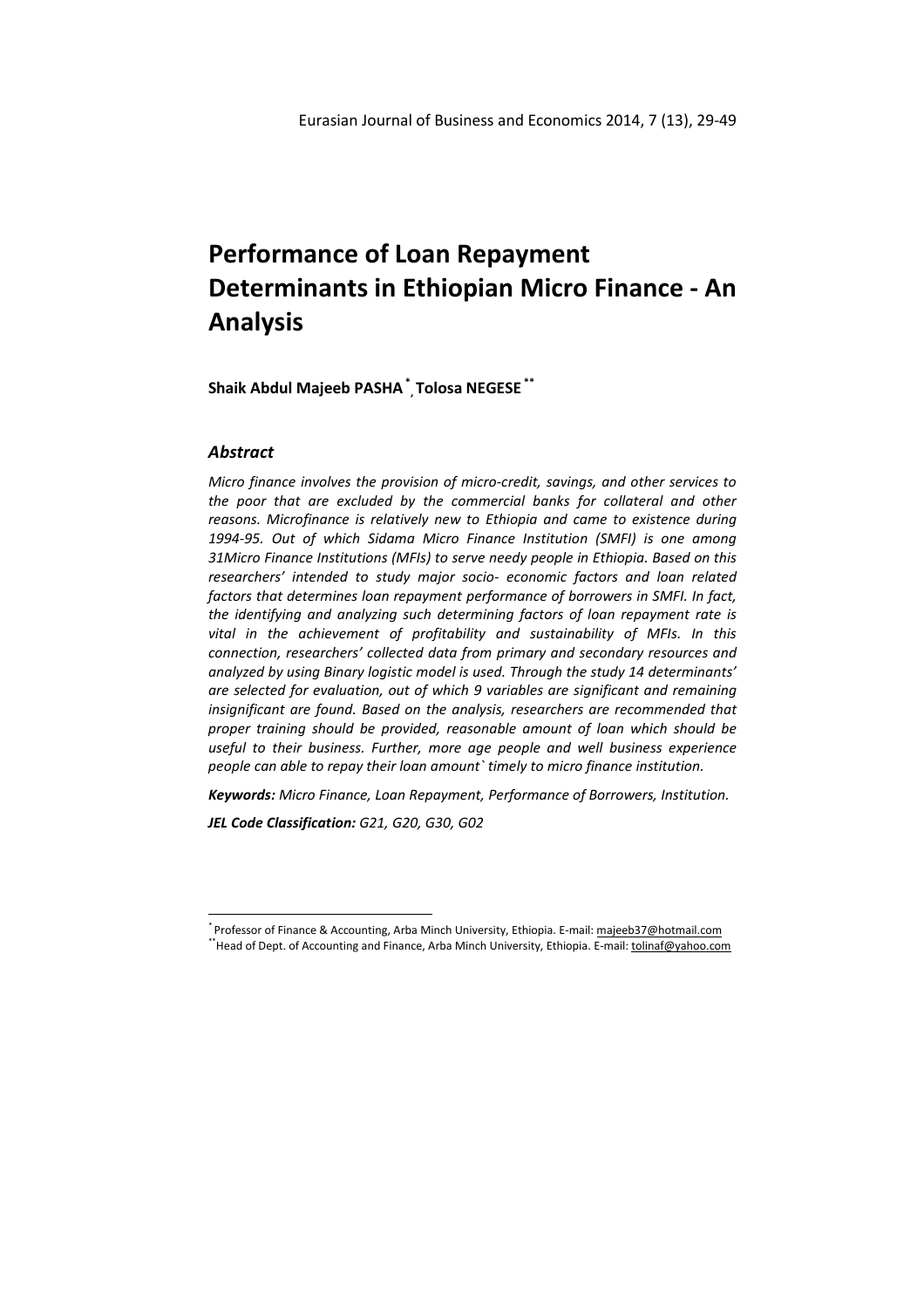## **1. Introduction**

In developing countries, including Ethiopia, micro financing institutions (MFIs) emerged with unique opportunity to serve poor people who do not have access to commercial banks. Microfinance involves the provision of micro-credit, savings, and other services to the poor that are excluded by the commercial banks for collateral and other reasons. Microfinance is relatively new to Ethiopia and came to existence during 1994-95 with the government's licensing and supervision of microfinance institution proclamation (Zerai and Rani, 2012). The main objective of the these institutions are they deliver micro-loans, micro-savings, micro-insurance, money transfer, leasing, etc to a large number of productive resource-poor people in the country in a cost-effective and sustainable way.

The objective of microfinance institutions as development organizations are to service the financial needs of un-served or underserved markets as a means of meeting development objectives such as to create employment, reduce poverty, help to develop existing business or diversify their activities, empower women or other disadvantaged population groups, and encourage the development of new business ( Bayeh, 2012).

A large number of MFIs in Ethiopia has progressed significantly in terms of sustainability. Although the development of MFIs started very recently, however, the industry showed a remarkable growth. As of 2007, there are 27 MFIs registered under National Bank of Ethiopia(NBE) had an active loan portfolio of about birr 2.7 billion delivered to 1.7 million active clients. At the same year they also mobilized about 951 million birr of savings. Moreover about 38% of the clients of the MFIs are females (Amaha, 2008). While the end of 2011, the total number of MFIs has risen to 31 with 433 branches and 598 sub branches. At the same year the study shows 10 – 25% of the total micro finance demand in the country. The institutions have extended total credit of 6.9 billion ETB to 2,470,611 active borrowers ( Mohana and Ludego, 2013).

#### **1.1.Statement of Problem**

One way to tackle the loan repayment problem is to investigate the factors which affect the loan repayment of MFIs., (Onyeagocha et al,2012) although loan repayment is determined by willingness, ability and other characteristics of the borrowers; businesses characteristics and characteristics of the lending institutions including product designs and suitability of their products to borrowers. Regarding the characteristics of borrowers, repayment of loans depends on the willingness and ability of the borrowers to repay. Therefore, individual borrowers can either repay their loans or choose to default. It is also true that the factors influencing loan repayment capacity among borrowers are not only likely to differ by programs but also differ from country to country depending on the domestic business and economic environment (Tundui and Tundui, 2013).

Page | 30 EJBE 2014, 7 (13)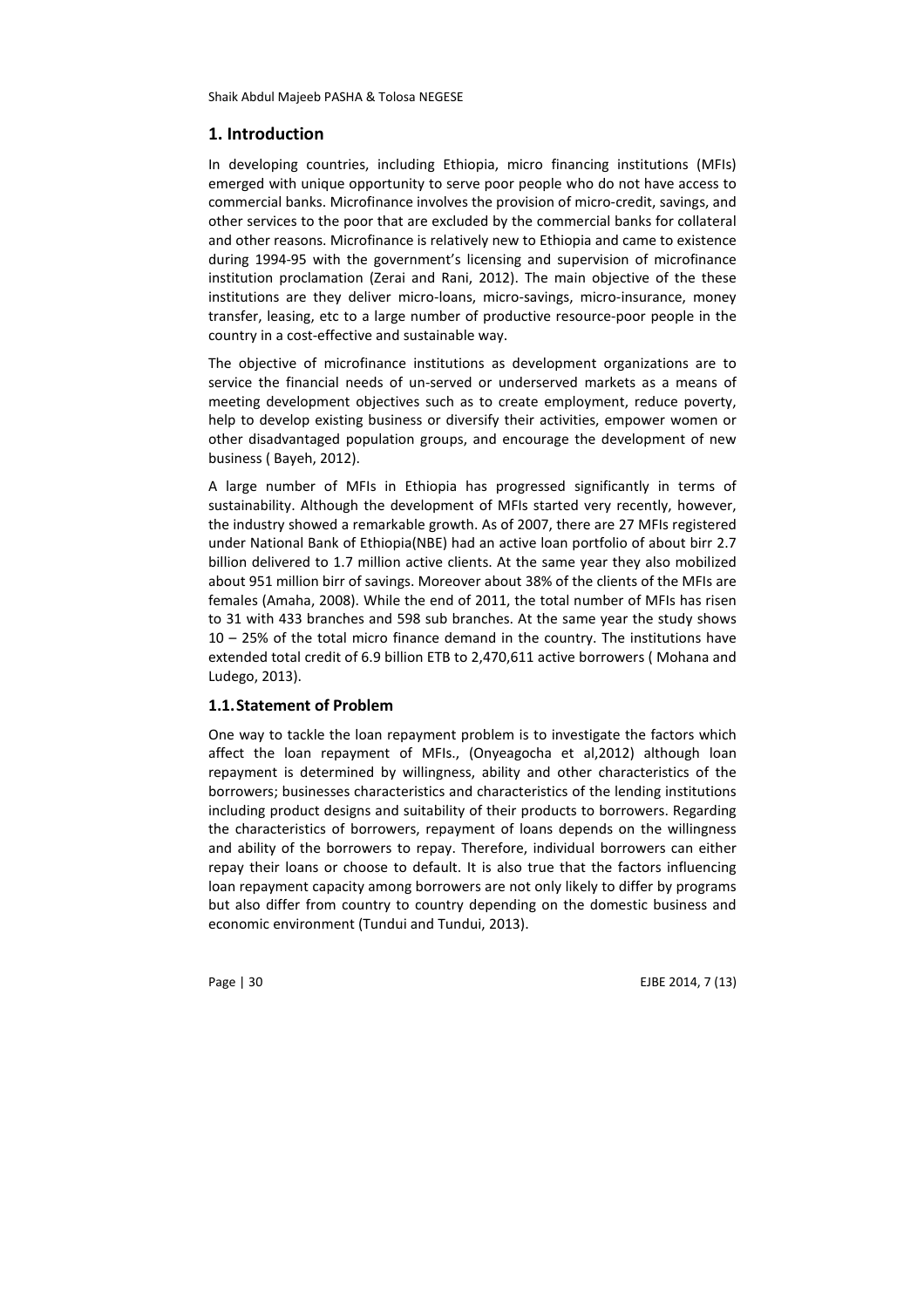Sidama Micro financing institution (SMFI) is one of major micro financing institutions of Ethiopia working to provide credit and saving services to urban and rural poor who do not have access to financial services from formal banks in Sidama Zone. However, to outreach large number of poor and lift themselves out from poverty, the numbers of defaulters have been challenging the institution's social as well as financial objectives by retaining large amount of loan, as a result this hinder it not to combat to ward poverty reduction strategy and its realization of sustainability by diminishing loan repayment rate. Therefore, to alleviate aforementioned problems the researcher intended to study major socio- economic factors and loan related factors that determines loan repayment performance of borrowers in SMFI.

# **1.2. Objective of the Study**

The main objective of this study is to analyze and identify the determinants of loan repayment performance of the borrowers in SMFI and specific objectives are:

- To analyze and identify the major socio-economic factors that influence loan repayment rate of the borrowers.
- To investigate and differentiate loan and business related factors that affect loan repayment performance of borrowers in SMFI
- To assess the problems and challenges that affects both institution and borrowers regarding loan repayment process.

## **1.3. Significance and Limitations of the Study**

The primary objective of micro financing institutions is providing financial services to improve the living standards of the poor. For these the institutions to be able to render such a services on the permanent basis, it has to realize its profitability and sustainability. However, the profitability and sustainability of MFIs depends on the borrowers' action toward the loan repayment rate. The borrower's action toward loan repayment performance is determined by various factors.

During the study researchers find some limitations. These includes: shortage of money, lack of enough time, lack of transportation access, and absence of respondents at planned time during data collection. The data were collected from respondents and study was conducted only in three branches out twenty one branches of SMFI.

#### **2. Micro Finance in Ethiopia**

#### **2.1. Overview of Micro Financing in Ethiopia**

 Many of the MFIs in Ethiopia provide similar financial products and use predominantly the group lending methodology, while individual lending is employed to a limited extent (Amaha, 2008). Group lending schemes induce borrowers to engage in assertive matching wherein local knowledge about each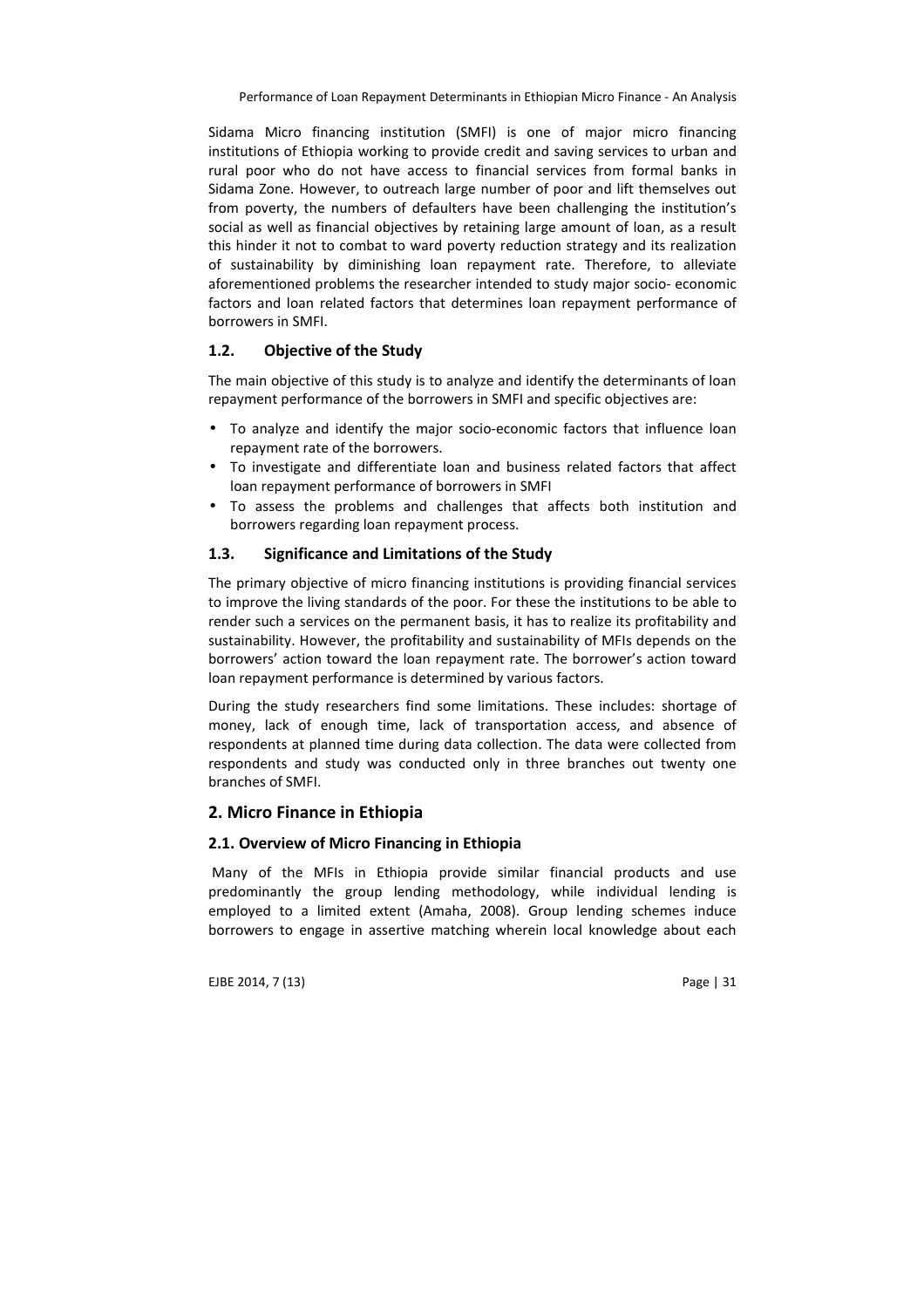other's assets, capabilities, character traits are used to sort and self select (Rejaul and Karim, 2008).

#### **2.2. Sidama Micro Financing Institution (SMFI) Sharing Company**

Though SMFI, evolved from the Sidama Rural Women's Credit and Savings scheme that was started in December 1994 and finally got operational license from National Bank of Ethiopia in 1998 in accordance proclamation No. 40/1996.. It is operating only in Sidama Zone; the Head quarter is in Hawassa, capital of SNNPRG in Sidama zone.

The total number of employees in the institution is 270, out of which 67 are loan officers; excluding 68 supportive staffs others are different level experts and managers. In June 30, 2013, there were 16,716 loan clients; on average one loan officer supervises around 250 loan clients.

| Year              | June 2009 | June 2010 | June 2011 | June 2012 | June 2013 |
|-------------------|-----------|-----------|-----------|-----------|-----------|
| No. of clients    | 3611      | 5335      | 10717     | 11485     | 16716     |
| Average loan size | 4747      | 4464      | 3974      | 5486      | 6157      |
| Repayment rate%   | 82%       | 92%       | 94%       | 98%       | 96.94%    |
| Default rate %    | 18%       | 8%        | 6%        | 2%        | 3.06%     |
|                   |           |           |           |           |           |

**Table 1: Performance of SMFI during June 2009-2013 (SMFI, 2013).** 

Source: Sidama micro financing institution S.C (SMF, 2013)

#### **2.3. Empirical studies on loan repayment performance**

Several studies have been conducted in different developing countries regarding determinants that affect loan repayment performance. The following are determinants of loan repayment performances.

#### **2.3.1. Empirical studies of other countries**

The determinants of loan repayment under the indigenous financial system in southeast, Nigeria (Eze and Ibekwe, 2007). They employed descriptive statistics and multiple regressions to analyze the data. The analyzed data reveals that amount of loan received, age of beneficiaries, house hold size, educational attainment, and occupation can influence loan repayment.

Determinants of loan repayment performance of fishermen, Ghana employed multiple regression analysis in their study. Their results revealed that low level of education, lack of alternative income generating activity, cumbersome loan processing procedures, they are likely to have high loan default. The study identified fishing income, amount borrowed and size of loan invested into fishing as significant predictors of loan repayment (Acquah and Addo, 2011).

The factors affecting loan repayment performance among Yam farmers in the Sene District, Ghana are analyzed. Based on analysis, the factors that affect loan repayment, he employed the Tobit model. According to the finding education,

Page | 32 EJBE 2014, 7 (13)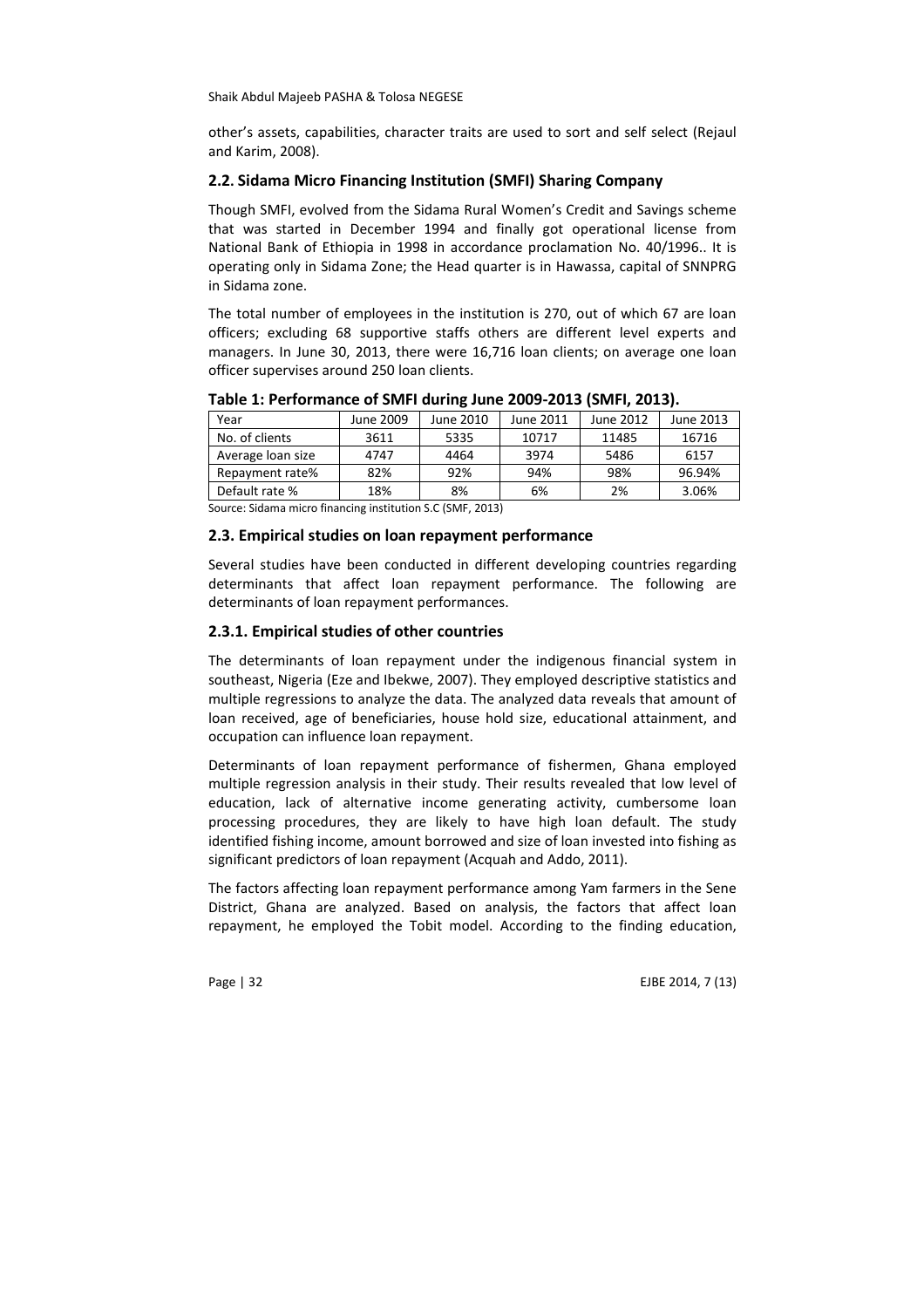experience, profit, age, supervision and off-farm income have positive effects on loan repayment performance (Wongnaa and Awunyo,2013).

The causes of loan default within micro finance institutions in Kenya studied on Causes of loan default within micro financing institutions in Kenya. The study found out that loan repayment default was as result of non supervision of borrowers by the MFIs (Okibo,2013).

## **2.3.2. Empirical Studies in Ethiopia**

The loan repayment and its determinants in small scale enterprises financing are investigated and evaluated, in case of private borrowers around Ziway area in Ethiopia. The estimation result employed Tobit model. His result reveals that having other source of income, education level, work experience in related economic activity before the loan and engaging on economic activities other than agriculture are enhancing loan repayment (Abrham,2002).

Factors that influence micro finance and loan repayment performance were studied with particular reference to the Oromia Credit and Savings Share Company (OCSSCO) in Kuyu, through the application of descriptive statistics and the probity model, shows that education, income, loan supervision, suitability of repayment period, and availability of other credit sources are important and significant factors that enhance the loan repayment performance (Abafita,2003).

The determinants of loan repayment performance were studied with the specific reference of Addis Credit and Saving Institution, Addis Ababa, Ethiopia (Fikirte, 2011). She applied, on repayment performance of borrowers, the weighted logit model. Her result reveals that age was found to be statistically significant i.e as age increased; the probability of being defaulter is decreased.

# **3. Methodology of the study**

## **3.1. The description of study area**

Out of 31 Micro Finance institutions of Ethiopia, researcher selected SMFI for study of the above title. Sidama Administration Zone is found in SNNPR regional state and it is one of the 13 zones in the region. This survey mainly considers three worda's branches of Arbegona, Bona, and Bensa in the Sidama Zone. Averagely woredas'(District) covered an area of 372.81  $km^2$  and total population of 507,825(Male 255704, and Female 252121).

## **3.1.1.Research Design**

The study employed explanatory research design with quantitative and qualitative methods. The quantitative aspect of the data focused on description of socioeconomic variables, loan and related variables, and business related variables and analysis of relationship among the dependent and explanatory variables of SMFI for the study.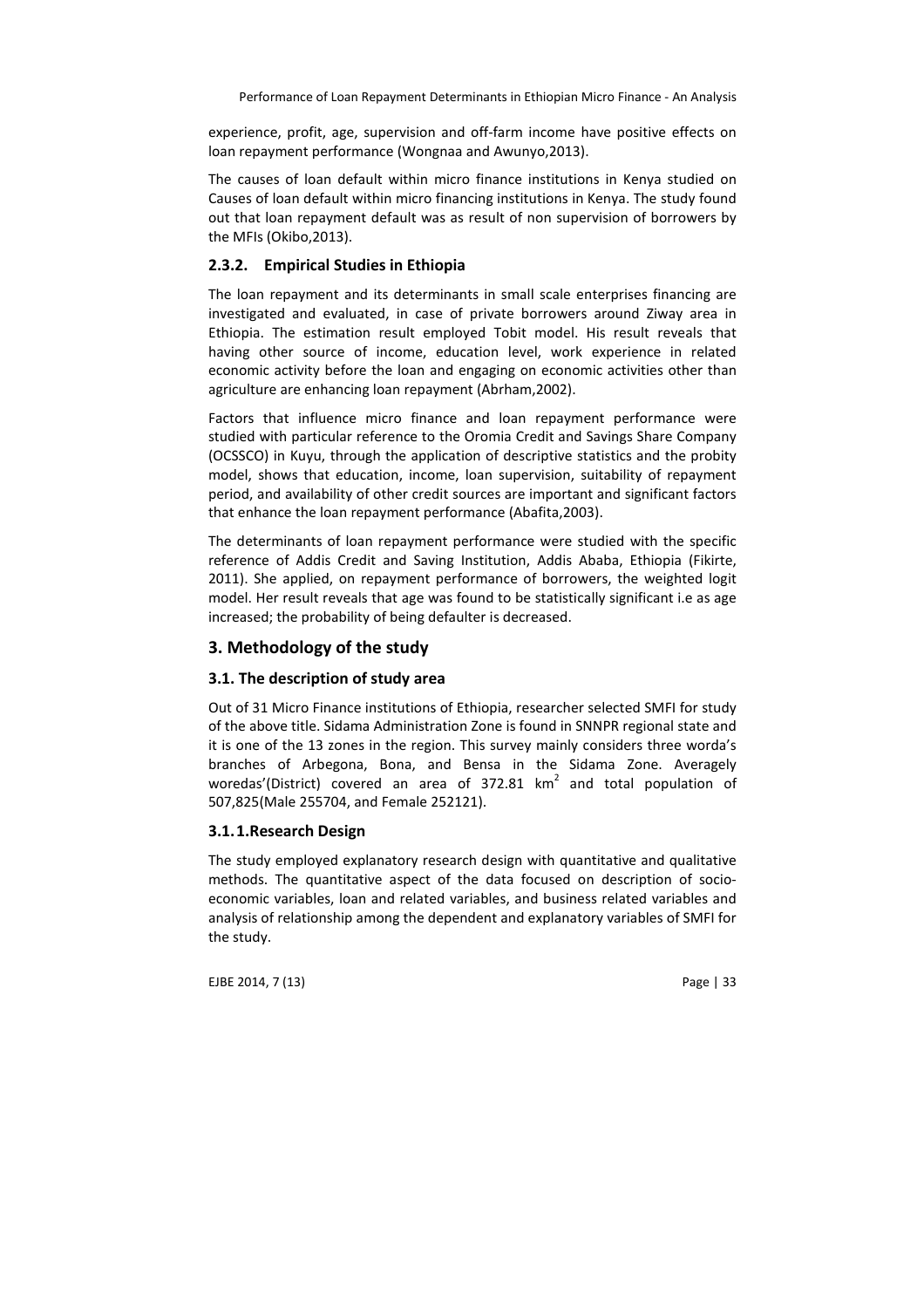## **3.2.2. Data Sources**

The study employed both primary and secondary sources. Primary data sources are the sample loan borrowers of both defaulters and non defaulters from each branch. In support of primary sources, secondary data sources were obtained from both head office, and branches' managers concerned other officers and unpublished works also.

## **3.2.3. Sampling Techniques**

For this study multi-stage probability sampling techniques were used. At the first stage, the Sidama micro finance institution was selected purposively due to so far there is no scientific studies has been taken regarding to loan repayment performance in this study area. So, researcher motivated to identify and analyze the determinants of loan repayment performances of borrowers in SMFI. At the second stage, all 21 branches were stratified in to three groups (A,B, C) based on their organizational grades. Out of these groups, group "C" was randomly selected for the study purpose. Out of it three branches of microfinance were selected based on their long term of service provision.

At the fourth stage, the total borrowers' populations of branches were stratified as defaulters and non-defaulters. From total population of 2960 borrowers, 296 (10%) sample respondents were selected through using simple random sampling technique. The sampling respondents were taken from all active clients that have been participated in the program during 2013.

## **4. Result and Discussion**

The results of analysis have been conducted to address main and specific objectives of the research. This part is divided in to five major sections. The first section of this part presents socio-economic characteristics of respondents. Loan and related characteristics of respondents in the study area are presented in the second section. In the third section, business and related characteristics of respondents are analyzed. Challenges and problems of institution are presented in forth section. In last section presents the econometric analysis that identifies the most important determinants that affect borrowers' loan repayment performances.

In generally, this part presents the results from the descriptive and econometric analysis. The descriptive analysis made use of tools such as mean, standard deviation, percentage, and frequency distribution. In addition the t-test and chisquare statistics were employed to compare defaulters and non defaulters group with respect to some explanatory variables.

## **4.1. Descriptive Analysis**

The socio-economic, loan and business related characteristics of the respondents such as sex, age, educational level, marital status, average family size, average number of dependents, saving behavior, disbursement, repayment period,

Page | 34 EJBE 2014, 7 (13)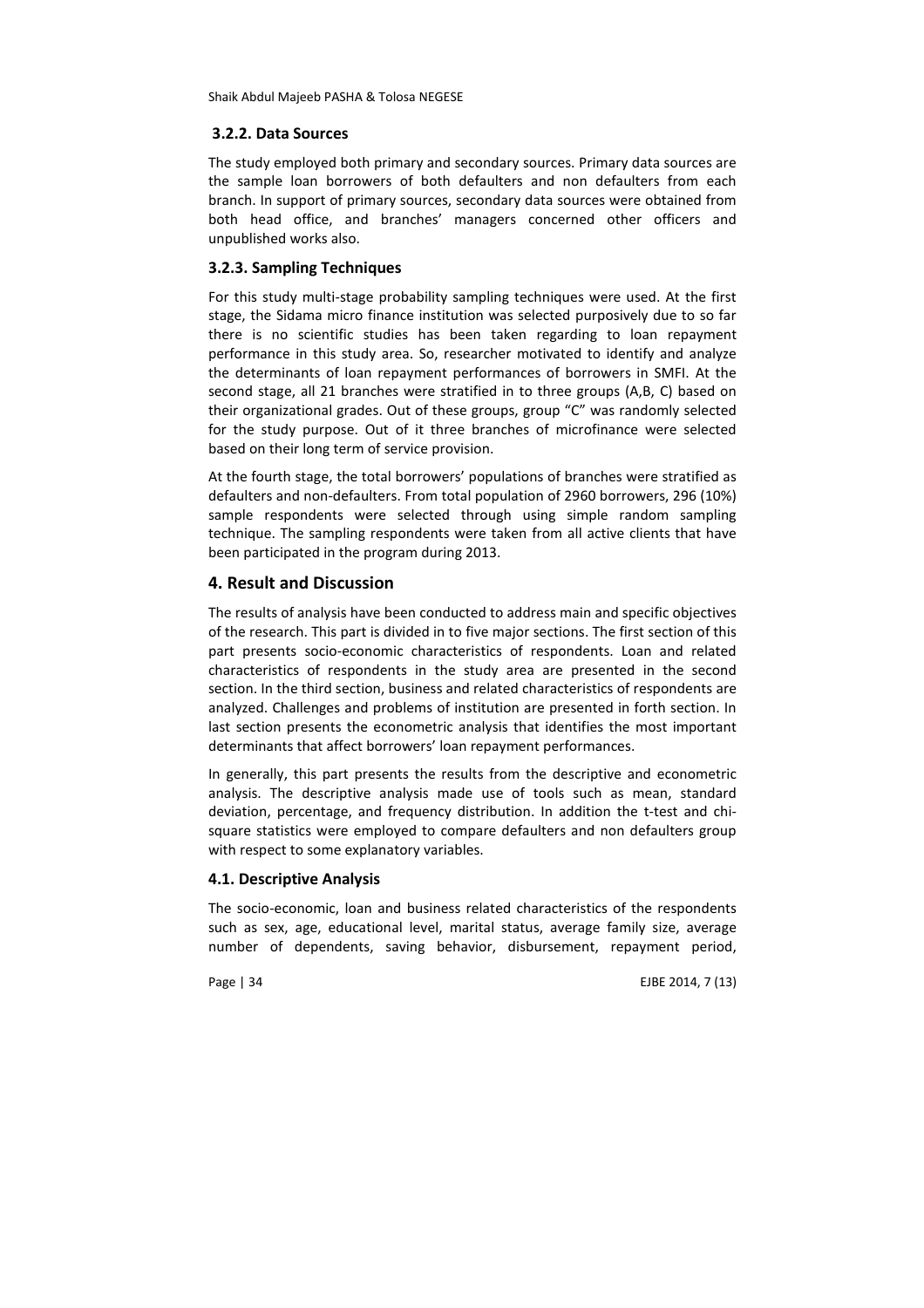repayment status, loan sufficiency, loan diversion, business types, business related experience, repeatedly borrowing, training, supervisions, and the related variables of defaulters and non defaulters were analyzed by using descriptive statistics.

## **4.1.1. Socio-Economic Characteristics of Respondents Based on Continuous Variables**

In Table 2 disclosed that, age of sample respondents range from 24 to 58 years. Accordingly, the respondents' age range from  $24 - 34$  constitutes 43.6%, the age range from 35 – 45 constitutes 45.9%, and the remaining 10.5% of respondents were constituted under the age ranges of 46 – 58. The proportion of defaulters' age was highest in the age range of  $24 - 34$  by constituting 58.1%, and lower in the age range of 46 – 58 representing 4.1%. While the non-defaulters respondents comprises 54.1% in the age range of  $35 - 45$  and 16.9% in the range of  $46 - 58$ . Thus, this indicates that the borrowers at younger stages become more defaulter than at older age. This is because as age of borrowers' increases they became settled and accumulate wealth; acquire experience in business management and credit use than youngsters. Then these and related positive variables enables elder borrowers to be better payers than youngsters.

| Variables |           | $(N = 148)$ | <b>Defaulters</b> |    | Non-defaulters<br>$(N = 148)$ |     | Total sample<br>$(N = 148)$ |                |
|-----------|-----------|-------------|-------------------|----|-------------------------------|-----|-----------------------------|----------------|
|           | $24 - 34$ | 86          | 58.1%             | 43 | 29.1%                         | 129 | 43.6%                       | $X^2 = 30.214$ |
| Age       | $35 - 45$ | 56          | 37.8%             | 80 | 54.1%                         | 136 | 45.9%                       | $P = 000*$     |
| (in year) | 46 - 58   | 6           | 4.1%              | 25 | 16.9%                         | 31  | 10.5%                       |                |

**Table 2: Age of Respondents** 

Source: Survey result, 2013.

From the following table 3, regarding to family size, sample respondents ranged from 1-10 persons, with average family size of 4.23 and standard deviation of 2.001. Of these, the average family size of the defaulters was 4.51 and a standard deviation of 2.23, while the average mean and standard deviation for nondefaulters were 3.96, and1.706, respectively.

|                   | Table 3: Characteristics of Respondents Based on Family Size, and |  |  |  |  |
|-------------------|-------------------------------------------------------------------|--|--|--|--|
| <b>Dependants</b> |                                                                   |  |  |  |  |

| Variables                                                          | <b>Defaulters</b><br>(148) |        |      | Non-defaulters<br>$(N=148)$ | Total sample<br>$(N=296)$ | t-test |          |
|--------------------------------------------------------------------|----------------------------|--------|------|-----------------------------|---------------------------|--------|----------|
|                                                                    | Mean                       | St.dev | Mean | St.dev                      | Mean                      | St.dev |          |
| Family size (in number)                                            | 4.51                       | 2.23   | 3.96 | 1.706                       | 4.23                      | 2.001  | $2.371*$ |
| Dependant(in number)                                               | 4.01                       | 1.909  | 3.39 | 1.482                       | 3.70                      | 1.737  | $3.162*$ |
| Source: Survey result, 2013. * Significant at 5% probability level |                            |        |      |                             |                           |        |          |

Therefore, based on the survey result the average family size of defaulters is greater than the average family size of non-defaulters. This indicates that as family size in the household of borrowers' increases then they allocate their business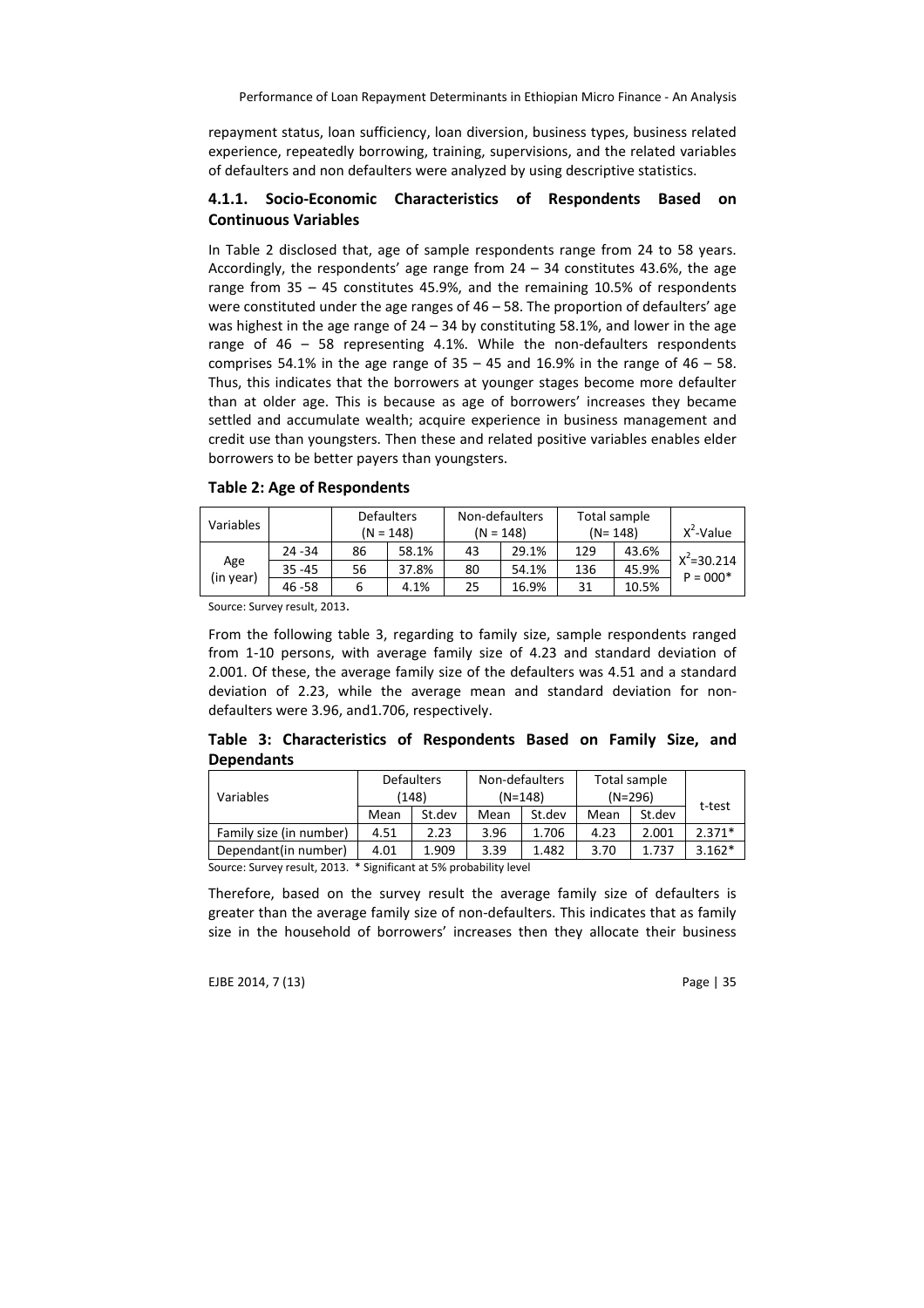incomes, which was financed by credit loan, to cover different household's expenses. As a result, this impacts the borrowers' loan repayment performance negatively. The significance value is .018, which is less than .05; therefore based on this researcher can say that there is a significant difference between defaulters at 5% significance level (table 3).

## **4.1.2. Socio-Economic Characteristics of Respondents Based on Discrete Variables**

As regard to marital status, from the total sample respondents 72.6%, 17.2%, 6.4%, and 3.7% were married, single, divorced and widowed, respectively. The marital statuses of defaulters were married, single, divorced, and widowed with the percentage of 68, 21.1, 6.8, and 4.1, respectively. Whereas the marital statuses of non-defaulters were married, single, divorced, and widowed with the percentage of 77.2, 13.4, 6, and 3.4, at the same order. Statistically, it was found that the percentage differences between the two groups were insignificant (Table 4). This indicates that being single, married, divorced, and widowed have the same status either to repay or not to repay.

As regards to sex composition, 94(31.8%) were female respondents, whereas, 202(68.2%) were male respondents. The proportion of defaulters was 44(29.7%) for females, whereas, 104(70.3%) for male counter parts. This reveals that from their respective sex composition, females' respondents were found having more repayment performance than male respondents. However, the chi-square result shows that the association between sex and loan repayment is insignificant ( $X^2$ = 4.561, at P=.454) table 4. This indicates that being either sex doesn't determine loan repayment rate.

|         |                 |           | <b>Defaulters</b>          |     | Non-defaulters                                                                                                                                                                                                                 |     | Total sample |               |  |
|---------|-----------------|-----------|----------------------------|-----|--------------------------------------------------------------------------------------------------------------------------------------------------------------------------------------------------------------------------------|-----|--------------|---------------|--|
|         |                 | $(N=148)$ |                            |     | (N=148)                                                                                                                                                                                                                        |     | $(N=296)$    | $X^2$ -Value  |  |
|         |                 | N         | P                          | N   | P                                                                                                                                                                                                                              | N   | P            |               |  |
| Marital | Single          | 31        | 21.1%                      | 20  | 13.4%                                                                                                                                                                                                                          | 51  | 17.2%        |               |  |
| status  | Married         | 100       | 68%                        | 115 | 77.2%                                                                                                                                                                                                                          | 215 | 72.6%        | $X^2 = 4.549$ |  |
|         | <b>Divorced</b> | 10        | 6.8%                       | 9   | 6%                                                                                                                                                                                                                             | 19  | 6.4%         | $P = .314**$  |  |
|         | Widowed         | 6         | 4.1%                       | 5   | 3.4%                                                                                                                                                                                                                           | 11  | 3.7%         |               |  |
| Sex     | Male            | 104       | 70.3%                      | 98  | 66.2%                                                                                                                                                                                                                          | 202 | 68.2%        | $X^2$ = .561  |  |
|         | Female          | 44        | 29.7%                      | 50  | 33.8%                                                                                                                                                                                                                          | 94  | 31.8%        | $P = .454**$  |  |
|         | Agriculture     | 64        | 43.2%                      | 82  | 55.4%                                                                                                                                                                                                                          | 146 | 49.3%        | $X^2 = 7.967$ |  |
| Income  | <b>Business</b> | 62        | 41.9%                      | 39  | 26.4%                                                                                                                                                                                                                          | 101 | 34.1%        | $P = 0.019*$  |  |
| source  | Salary          | 22        | 14.9%                      | 27  | 18.2%                                                                                                                                                                                                                          | 49  | 16.6%        |               |  |
|         |                 |           | → アイテンプロティースト ティック・プライン イー |     | where the contract of the contract of the contract of the contract of the contract of the contract of the contract of the contract of the contract of the contract of the contract of the contract of the contract of the cont |     |              |               |  |

**Table 4: Marital Status, Sex, and Income Source of Respondents**

Source: Survey results, 2013 \* significant association \*\* Not significantly associated

N= number of respondents, P = number of respondents' percentage.

According to income source of respondents, the survey result shows that 49.3% of respondents had their income from agriculture, 34.1% had from business which was generated by loan, and 16.6% had from salary. From these respective source of

Page | 36 EJBE 2014, 7 (13)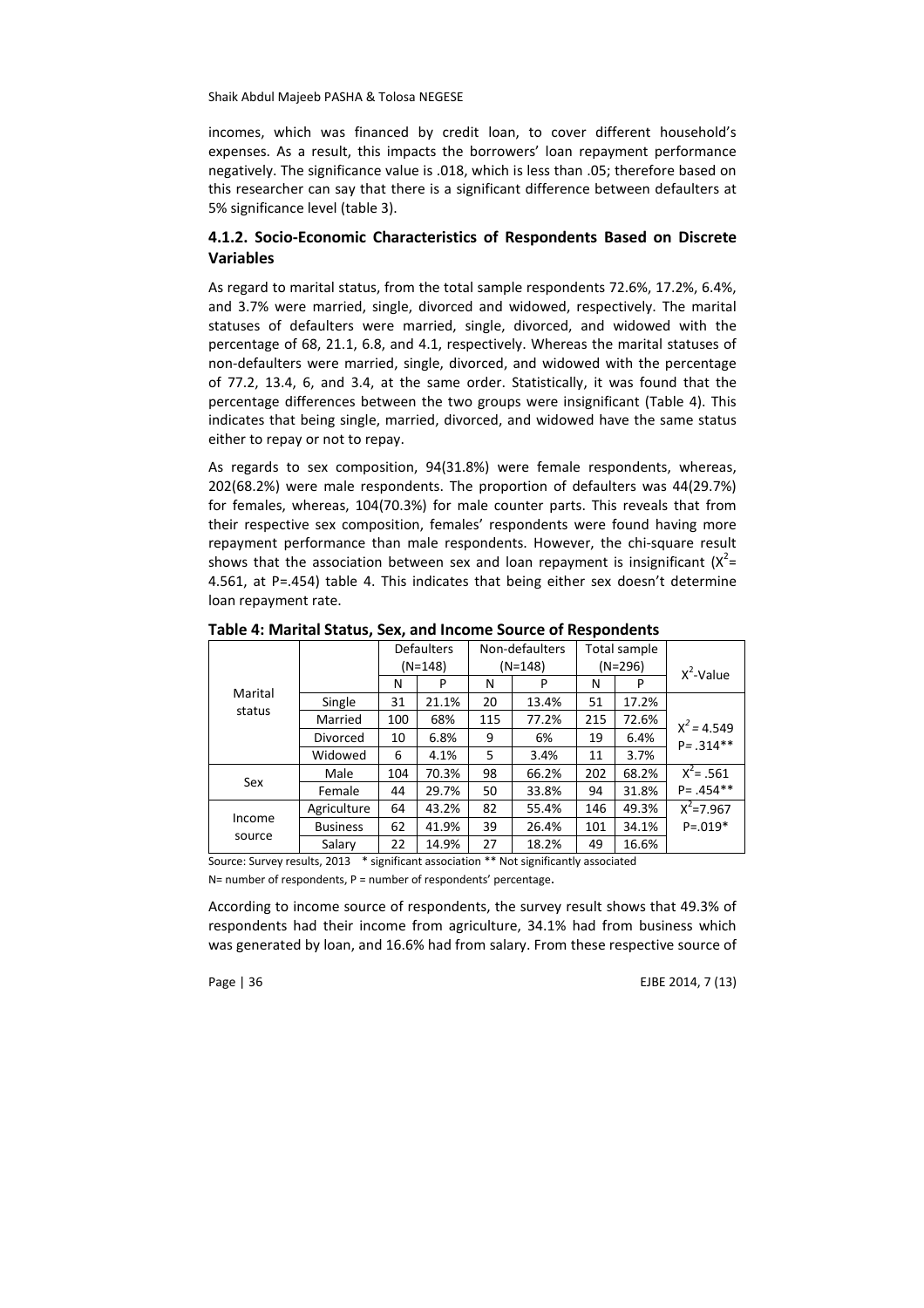income, the proportion of defaulters were found more from respondents who had their income from the business only, which was financed from the loan 62(41), than the respondents who had additional source of incomes from agriculture 64(43.2), and salary 22(14.9%) table 4. In same line research, Acquah and Addo (2011) reveal that lack of alternative income generating activity have the probability of high loan default.

Table 5 disclosed that, from the total respondents, 21.6% respondents are illiterates, 22.6% respondents are primary school (1-8), 19.3% respondents are high school (9-19), 17.9% respondents are certificates, and 18.6% respondents are diploma and above.

The educational level of defaulters were: 34.5% respondents illiterates, 33.8% respondents primary school (Grade1-8), 13.5% respondents high school(Grade 9- 12), 10.1% respondents are certificates, and 8.1% respondents are diploma and above, while for the non defaulters it is 8.8%, 11.5%, 25%, 25.7%, and 29.1 at the same order. This indicates that the level of education and dependant variable has direct relationship. It has positive implication on loan usage and managing the business or using loan for income generating activities. Statistically, the chi-square results also confirmed the presence of strong and significant association between educational level and loan repayment rate at 0.05 significance level ( $X^2$ = 69.017, P = 000).

|           |                    | <b>Defaulters</b> |           |    | Non-defaulters |             | Total sample |         |  |
|-----------|--------------------|-------------------|-----------|----|----------------|-------------|--------------|---------|--|
| Variable  |                    |                   | $(N=148)$ |    | $(N = 148)$    | $(N = 296)$ |              | $x^2$ - |  |
|           |                    | N                 |           | N  | P              | N           | P            | Value   |  |
|           | <b>Illiterates</b> | 51                | 34.5%     | 13 | 8.8%           | 64          | 21.6%        |         |  |
|           | $1 - 8$            | 50                | 33.8%     | 17 | 11.5%          | 67          | 22.6%        | $x^2$ = |  |
| Education | $9 - 12$           | 20                | 13.5%     | 37 | 25%            | 57          | 19.3%        | 69.017  |  |
| Level     | Certificate        | 15                | 10.1%     | 38 | 25.7%          | 53          | 17.9%        | $P =$   |  |
|           | $\geq$ Diploma     | 12                | 8.1%      | 43 | 29.1%          | 55          | 18.6%        | 000*    |  |

**Table 5: Respondents Characteristics Based on Educational Attainment** 

Source: Questionnaire, 2013. \* Significantly associated

# **4.1.3. Loan and Related Characteristics of Respondents Based on Discrete Variables**

With respect to lending methodology about 64.2% of respondents were engaged in group lending scheme, while 35.8% of respondents were borrowed loan under individual lending scheme. The finding indicates that 61.5% of defaulter's proportions were involved in group lending methodology, whereas the remaining 38.5% of defaulters were categorized under individual lending methodology. In group lending methodology respondents had the chance to gate loan easily without formal collateral and personal guarantee, joint liability of group members used as collateral.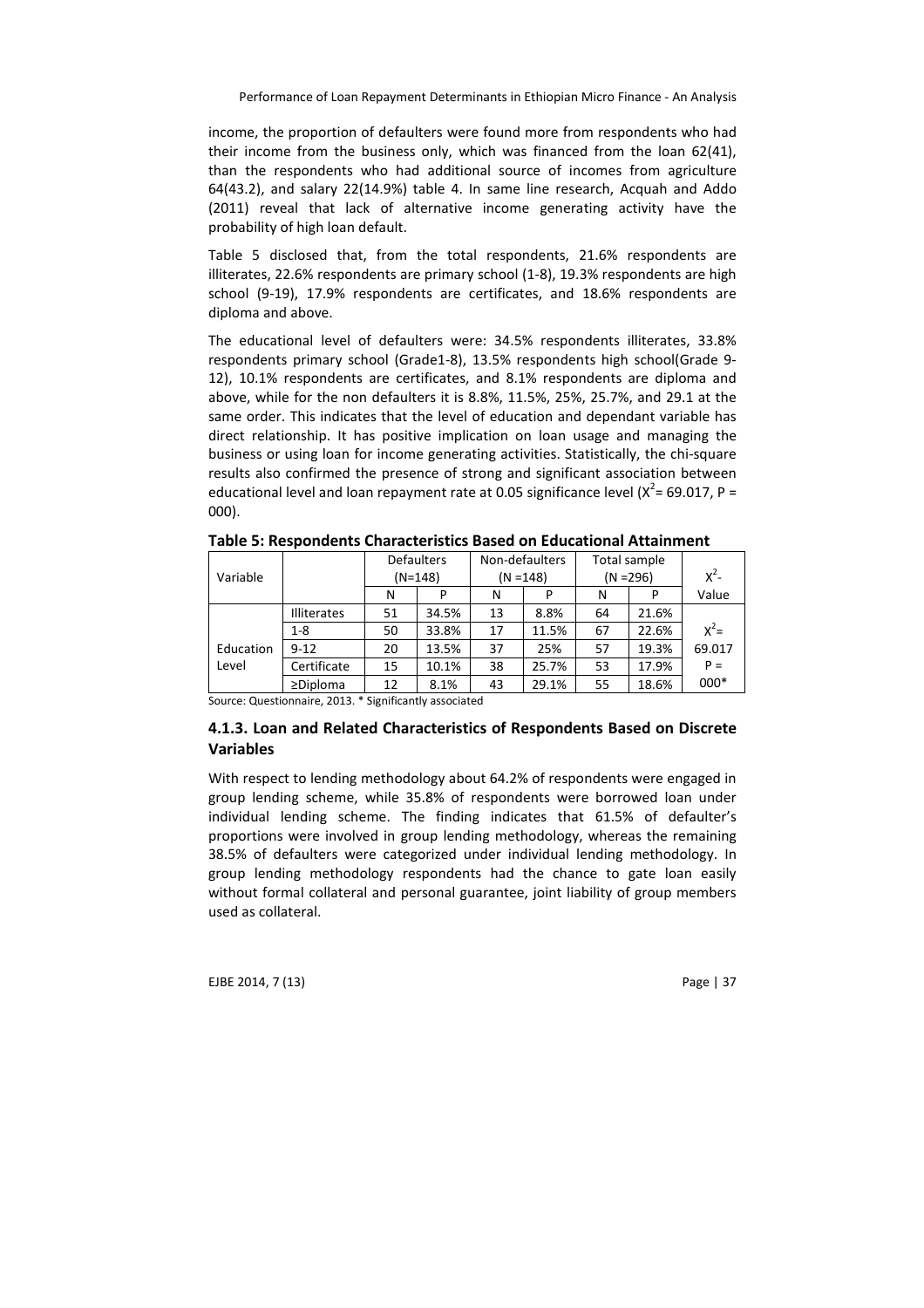According to group member relationships of respondents, they formed group with family 14.8%, friends32.8%, and neighbors52.8%. Of these, the proportion of defaulter borrowers were group formed with family13.2%, friends 30.8%, neighbors56%. More than half of defaulter respondents were found in group formed with neighbors.

With regarding to purpose of loan was borrowed, 105(35.5%) borrowers were used loan for the purpose of starting new businesses, whereas, 191(64.5%) of respondents used loan to expand the already existing businesses. The proportion of defaulters' respondents were a little bit more in borrowers who are engaged in already existing businesses (51.4%) than those who were in new businesses (48.6%).

With the relation to loan utilization, 78% of respondents were utilized it for intended purposes of businesses, while 22% of respondents have diverted the loan for unintended purposes. 91.9% of respondents who utilized the loan to intended purposes were found as non defaulters, whereas, 8.1% of non-defaulters proportion were from those who are diverted the loan. Finding also shows that out of 65(22%) borrowers, who have diverted the loan, 53(35.8%) of respondents were found as defaulters, while from 231(78%) borrowers, who were utilized the loan for intended purposes, only 95(64.2%) were defaulters. As per survey respondents the main reason to divert loan were to repay another credit14 (21.5%, consumption purposes16 (24.6%), covering educational fees for their children15 (23.1%), and to engage in other businesses 20 (308%). However, out of those borrowers who have diverted the loan to run another business (91.7%) were found as non-defaulters while those who are diverted loan for other purposes become defaulters. Statistically, chi-square result also confirms that there is strong and significance association between loan diversion and loan repayment at 5% ( $X^2$  = 33.139, at P = 000) could find from Table 6.

In terms of sufficiency of loan size, loan amount was found sufficient by the 64.2% of the respondents, while the remaining 35.8% complained that it was not sufficient for their intended purpose. Out of defaulter respondents more numbers of defaulters (54.1%) was those respondents who complained loan as it was not sufficient, whereas, 82.4% of respondents of non defaulters group were those borrowers who found loan size as sufficient to their purposes. Therefore, there is a mismatch of loan size and borrowers' intended purpose has some implication for loan diversion could find from Table 6. Statistically, chi-square result reveals the strong and significant association between loan size and loan repayment at significant level 5% ( $X^2$ =42.857, at P = 000).

In regarding to training, majority of respondents 83.1% indicated that they had received some kind of training on business and about institutional services before receiving loans, while 16.9% responded that they had not received any training before receiving loans. However 49% of respondents commented it as useful but not organized, whereas, remaining 41% of them found it very useful and organized.

Page | 38 EJBE 2014, 7 (13)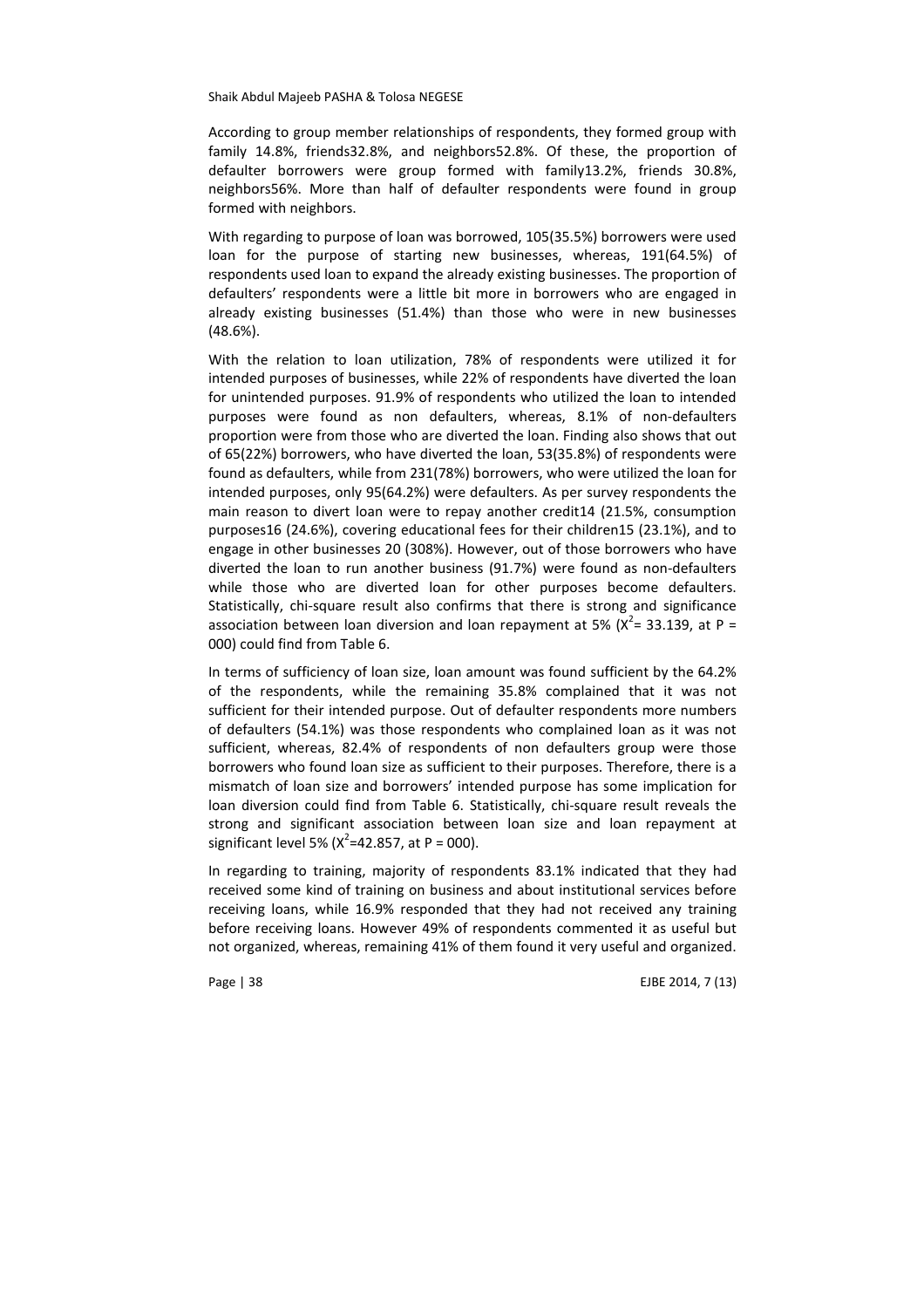The proportions of defaulter respondents were higher in respondents group who judged training was useful but not organized, 79(72.5%). On the other hand, only 30(27.5%) of respondents who replied training was very useful and organized become defaulters.

|                           |                                   |                   | Non-        |     | Total sample<br>$(N=296)$ |                          |
|---------------------------|-----------------------------------|-------------------|-------------|-----|---------------------------|--------------------------|
| Variables                 |                                   | <b>Defaulters</b> | defaulters  | N   | P                         | $X^{2-}P$ value          |
| Loan scheme               | Group lending                     | 91(61.5)          | 99(66.9%)   | 190 | 64.2%                     | $X^2 = .941$             |
|                           | Individual<br>lending             | 57(38.5%)         | 49(33.1%)   | 106 | 35.8%                     | $P = 332$                |
| Reason for                | Easy to gate<br>loan              | 36(39.6%)         | 47(48%)     | 83  | 43.9%                     | $X^2$ = 5.152            |
| involving in              | It is mandatory                   | 43(47.3%)         | 31(31.6%)   | 74  | 39.2%                     | $P = .076$               |
| group                     | Friends'<br>initiation            | 12(13.2%)         | 20(20.4%)   | 32  | 16.9%                     |                          |
| Group                     | Family/relatives                  | 12(13.2%)         | 16(16.3%)   | 28  | 14.8%                     | $X^2 = .985$             |
| members                   | Friends                           | 28(30.8%)         | 34(34.7%)   | 62  | 32.8%                     | $P = 611$                |
| relationship              | Neighbors                         | 51(56%)           | 48(49%)     | 99  | 52.4%                     |                          |
|                           | Starting new<br>business          | 72(48.6%)         | 33(22.3%)   | 105 | 35.5%                     | $x^2$ =                  |
| Purpose of loan           | Expanding<br>existing<br>business | 76(51.4%)         | 115(77.7%)  | 191 | 64.5%                     | 22.449<br>$P = 000*$     |
|                           | For intended<br>business          | 95(64.2%)         | 136(91.9%)  | 231 | 78%                       | $x^2$<br>33.139          |
| Loan usage                | For unintended<br>purpose         | 53(35.8%)         | 12(8.1%)    | 65  | 22%                       | $P = 000*$               |
| Is Loan size              | Yes                               | 68(45.9%)         | 122(82.4%)  | 190 | 64.2%                     | $\overline{X^2}$ =42.857 |
| sufficient                | No                                | 80(54.1%)         | 26(17.6%)   | 106 | 35.8%                     | $P = 000*$               |
|                           | To repay<br>another credit        | 14(26.4%)         | 0%          | 14  | 21.5%                     |                          |
| Reason of<br>spending for | To engage in<br>other business    | 9(17%)            | 11(91.7%)   | 20  | 30.8%                     | $X^2 = 25.917$           |
| unintended<br>purpose     | To cover<br>educational fee       | 14(26.4%)         | 1(8.3%)     | 15  | 23.1%                     | $P = 000*$               |
|                           | Consumption<br>purpose            | 16(30.2%)         | $\mathbf 0$ | 16  | 24.6%                     |                          |

**Table 6: Characteristics of Lending Scheme, Purpose, Usage, and Size of Loan** 

Source: Survey result, 2013. N = number of respondents P = percentage of respondents

As table 7 shows almost all respondents of non-defaulters were those who took training on business. Hence, the training variable has direct impact on loan repayment performance either to increase or decrease defaulting rate. Statistically, chi-square also confirms the presence of strong and a significant association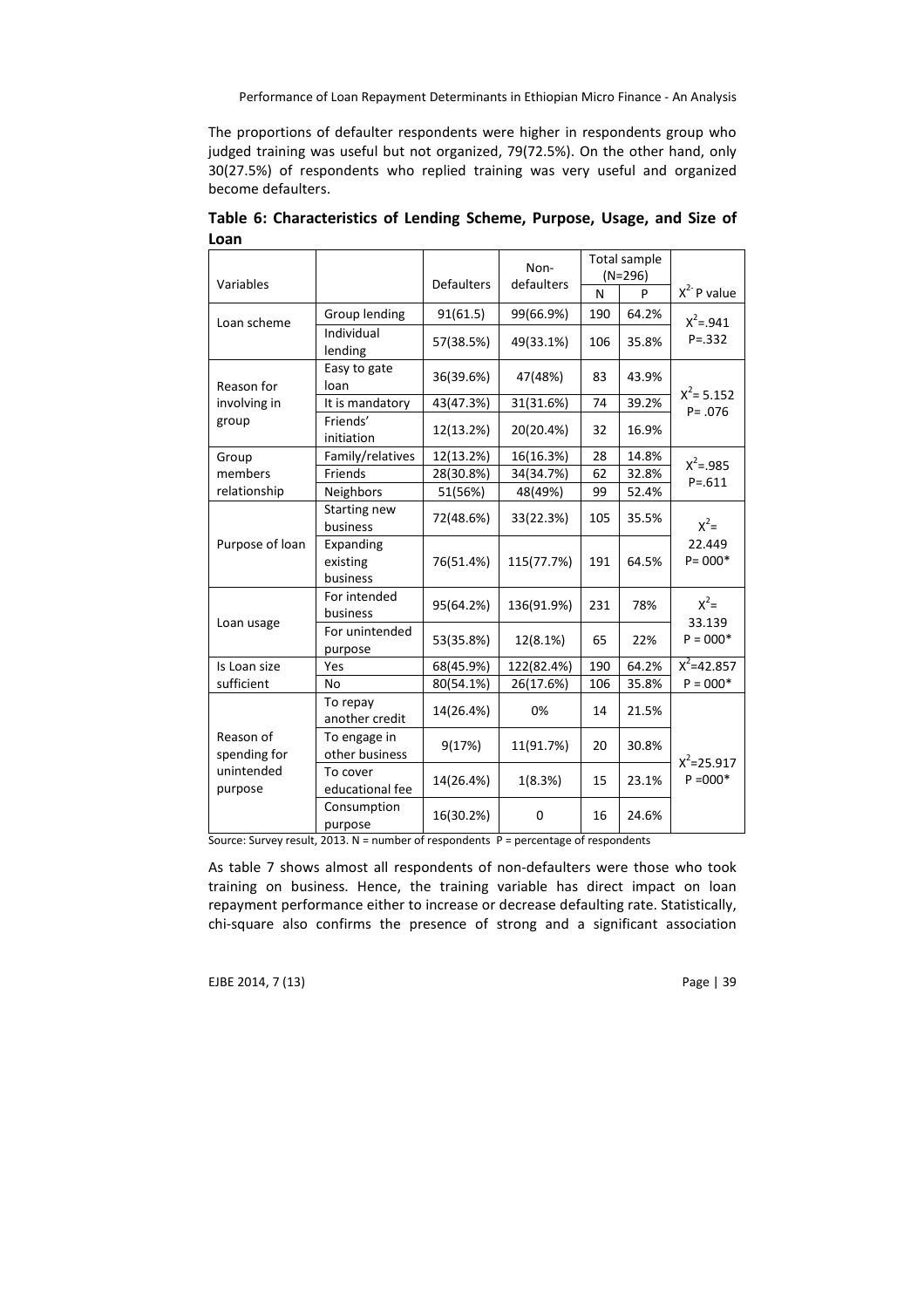between training and dependant variable at 5% level of significance ( $x^2$ =41.741, at P=000)

| P<br>P<br>P<br>N<br>N<br>No.<br>$\overline{x^2}$ =41.741<br>73.6%<br>83.1%<br>99.3%<br>246<br>Availability of<br>Yes<br>109<br>147<br>$P = 000$<br><b>No</b><br>39<br>26.4%<br>0.7%<br>50<br>16.9%<br>training<br>$\mathbf{1}$<br>Very useful and<br>30<br>27.5%<br>75<br>51%<br>105<br>41%<br>well organized<br>How was<br>$X^2$ = 14.284<br>Useful but not<br>training<br>$P = .000*$<br>79<br>72.5%<br>72<br>49%<br>151<br>49%<br>organized<br>$X^2 = 27.063$<br>73<br>78.4%<br>63.9%<br>Disbursement<br>Timely release<br>49.3%<br>116<br>189<br>$P = 000*$<br>75<br>36.1%<br>Time<br>Delay<br>50.7%<br>32<br>21.7%<br>107<br>Unavailability<br>17<br>23%<br>12<br>37.5<br>29<br>27.4%<br>of employees<br>Reason for<br>Unnecessary<br>$X^2 = 2.376$<br>29<br>39.2%<br>10<br>31.2%<br>39<br>36.9%<br>appointment<br>delay<br>$P = 0.305$<br>Long<br>28<br>10<br>31.2%<br>38<br>35.8%<br>37.8%<br>procedure<br>Suitable<br>70<br>47.3%<br>136<br>206<br>91.9<br>69.6<br>$X^2 = 69.546$<br>Repayment<br>$P = 000*$<br>period<br>Unsuitable<br>78<br>52.7%<br>12<br>8.1%<br>90<br>30.4<br>Grace period is<br>3<br>24<br>30.8%<br>27.3%<br>27<br>30.3<br>$X^2 = .056$<br>too short<br>Reason for<br>$P = 0.813$<br>unsuitability<br>Repayment<br>54<br>69.2%<br>72.7%<br>62<br>69.7<br>8<br>period is short<br>$X^2 = 21.722$<br>Voluntary<br>27<br>18.2%<br>64<br>43.2%<br>91<br>30.7%<br>Saving type<br>$P = 000*$<br>$x^2=1.709$<br><b>SMFI</b><br>122<br>82.4%<br>252<br>85.1%<br>130<br>87.8%<br>Saving place<br>$P = 191$<br>12.2%<br>17.6%<br><b>Banks</b><br>26<br>44<br>14.9%<br>18<br>Residence<br>Yes<br>78<br>52.7%<br>117<br>79.1%<br>195<br>65.9%<br>$X^2 = 22.859$<br>place near to<br>$P = 000*$<br><b>No</b><br>31<br>20.9%<br>70<br>47.3%<br>101<br>34.1%<br><b>SMFI</b><br>$X^2$ = 32.622<br>52%<br><b>Business place</b><br>Yes<br>77<br>123<br>83.1%<br>200<br>67.6%<br>$P = 000*$<br>71<br>near to SMFI<br><b>No</b><br>16.9%<br>32.4%<br>48%<br>25<br>119 | Variables |  | <b>Defaulters</b><br>$(N=148)$ | Non<br>defaulters<br>$(N = 148)$ | Total sample<br>$(N=296)$ |              |
|----------------------------------------------------------------------------------------------------------------------------------------------------------------------------------------------------------------------------------------------------------------------------------------------------------------------------------------------------------------------------------------------------------------------------------------------------------------------------------------------------------------------------------------------------------------------------------------------------------------------------------------------------------------------------------------------------------------------------------------------------------------------------------------------------------------------------------------------------------------------------------------------------------------------------------------------------------------------------------------------------------------------------------------------------------------------------------------------------------------------------------------------------------------------------------------------------------------------------------------------------------------------------------------------------------------------------------------------------------------------------------------------------------------------------------------------------------------------------------------------------------------------------------------------------------------------------------------------------------------------------------------------------------------------------------------------------------------------------------------------------------------------------------------------------------------------------------------------------------------------------------------------------------------------------------------------------------------------------------|-----------|--|--------------------------------|----------------------------------|---------------------------|--------------|
|                                                                                                                                                                                                                                                                                                                                                                                                                                                                                                                                                                                                                                                                                                                                                                                                                                                                                                                                                                                                                                                                                                                                                                                                                                                                                                                                                                                                                                                                                                                                                                                                                                                                                                                                                                                                                                                                                                                                                                                  |           |  |                                |                                  |                           | $X^2$ -value |
|                                                                                                                                                                                                                                                                                                                                                                                                                                                                                                                                                                                                                                                                                                                                                                                                                                                                                                                                                                                                                                                                                                                                                                                                                                                                                                                                                                                                                                                                                                                                                                                                                                                                                                                                                                                                                                                                                                                                                                                  |           |  |                                |                                  |                           |              |
|                                                                                                                                                                                                                                                                                                                                                                                                                                                                                                                                                                                                                                                                                                                                                                                                                                                                                                                                                                                                                                                                                                                                                                                                                                                                                                                                                                                                                                                                                                                                                                                                                                                                                                                                                                                                                                                                                                                                                                                  |           |  |                                |                                  |                           |              |
|                                                                                                                                                                                                                                                                                                                                                                                                                                                                                                                                                                                                                                                                                                                                                                                                                                                                                                                                                                                                                                                                                                                                                                                                                                                                                                                                                                                                                                                                                                                                                                                                                                                                                                                                                                                                                                                                                                                                                                                  |           |  |                                |                                  |                           |              |
|                                                                                                                                                                                                                                                                                                                                                                                                                                                                                                                                                                                                                                                                                                                                                                                                                                                                                                                                                                                                                                                                                                                                                                                                                                                                                                                                                                                                                                                                                                                                                                                                                                                                                                                                                                                                                                                                                                                                                                                  |           |  |                                |                                  |                           |              |
|                                                                                                                                                                                                                                                                                                                                                                                                                                                                                                                                                                                                                                                                                                                                                                                                                                                                                                                                                                                                                                                                                                                                                                                                                                                                                                                                                                                                                                                                                                                                                                                                                                                                                                                                                                                                                                                                                                                                                                                  |           |  |                                |                                  |                           |              |
|                                                                                                                                                                                                                                                                                                                                                                                                                                                                                                                                                                                                                                                                                                                                                                                                                                                                                                                                                                                                                                                                                                                                                                                                                                                                                                                                                                                                                                                                                                                                                                                                                                                                                                                                                                                                                                                                                                                                                                                  |           |  |                                |                                  |                           |              |
|                                                                                                                                                                                                                                                                                                                                                                                                                                                                                                                                                                                                                                                                                                                                                                                                                                                                                                                                                                                                                                                                                                                                                                                                                                                                                                                                                                                                                                                                                                                                                                                                                                                                                                                                                                                                                                                                                                                                                                                  |           |  |                                |                                  |                           |              |
|                                                                                                                                                                                                                                                                                                                                                                                                                                                                                                                                                                                                                                                                                                                                                                                                                                                                                                                                                                                                                                                                                                                                                                                                                                                                                                                                                                                                                                                                                                                                                                                                                                                                                                                                                                                                                                                                                                                                                                                  |           |  |                                |                                  |                           |              |
|                                                                                                                                                                                                                                                                                                                                                                                                                                                                                                                                                                                                                                                                                                                                                                                                                                                                                                                                                                                                                                                                                                                                                                                                                                                                                                                                                                                                                                                                                                                                                                                                                                                                                                                                                                                                                                                                                                                                                                                  |           |  |                                |                                  |                           |              |
|                                                                                                                                                                                                                                                                                                                                                                                                                                                                                                                                                                                                                                                                                                                                                                                                                                                                                                                                                                                                                                                                                                                                                                                                                                                                                                                                                                                                                                                                                                                                                                                                                                                                                                                                                                                                                                                                                                                                                                                  |           |  |                                |                                  |                           |              |
|                                                                                                                                                                                                                                                                                                                                                                                                                                                                                                                                                                                                                                                                                                                                                                                                                                                                                                                                                                                                                                                                                                                                                                                                                                                                                                                                                                                                                                                                                                                                                                                                                                                                                                                                                                                                                                                                                                                                                                                  |           |  |                                |                                  |                           |              |
|                                                                                                                                                                                                                                                                                                                                                                                                                                                                                                                                                                                                                                                                                                                                                                                                                                                                                                                                                                                                                                                                                                                                                                                                                                                                                                                                                                                                                                                                                                                                                                                                                                                                                                                                                                                                                                                                                                                                                                                  |           |  |                                |                                  |                           |              |
|                                                                                                                                                                                                                                                                                                                                                                                                                                                                                                                                                                                                                                                                                                                                                                                                                                                                                                                                                                                                                                                                                                                                                                                                                                                                                                                                                                                                                                                                                                                                                                                                                                                                                                                                                                                                                                                                                                                                                                                  |           |  |                                |                                  |                           |              |
|                                                                                                                                                                                                                                                                                                                                                                                                                                                                                                                                                                                                                                                                                                                                                                                                                                                                                                                                                                                                                                                                                                                                                                                                                                                                                                                                                                                                                                                                                                                                                                                                                                                                                                                                                                                                                                                                                                                                                                                  |           |  |                                |                                  |                           |              |
|                                                                                                                                                                                                                                                                                                                                                                                                                                                                                                                                                                                                                                                                                                                                                                                                                                                                                                                                                                                                                                                                                                                                                                                                                                                                                                                                                                                                                                                                                                                                                                                                                                                                                                                                                                                                                                                                                                                                                                                  |           |  |                                |                                  |                           |              |
|                                                                                                                                                                                                                                                                                                                                                                                                                                                                                                                                                                                                                                                                                                                                                                                                                                                                                                                                                                                                                                                                                                                                                                                                                                                                                                                                                                                                                                                                                                                                                                                                                                                                                                                                                                                                                                                                                                                                                                                  |           |  |                                |                                  |                           |              |
|                                                                                                                                                                                                                                                                                                                                                                                                                                                                                                                                                                                                                                                                                                                                                                                                                                                                                                                                                                                                                                                                                                                                                                                                                                                                                                                                                                                                                                                                                                                                                                                                                                                                                                                                                                                                                                                                                                                                                                                  |           |  |                                |                                  |                           |              |
|                                                                                                                                                                                                                                                                                                                                                                                                                                                                                                                                                                                                                                                                                                                                                                                                                                                                                                                                                                                                                                                                                                                                                                                                                                                                                                                                                                                                                                                                                                                                                                                                                                                                                                                                                                                                                                                                                                                                                                                  |           |  |                                |                                  |                           |              |
|                                                                                                                                                                                                                                                                                                                                                                                                                                                                                                                                                                                                                                                                                                                                                                                                                                                                                                                                                                                                                                                                                                                                                                                                                                                                                                                                                                                                                                                                                                                                                                                                                                                                                                                                                                                                                                                                                                                                                                                  |           |  |                                |                                  |                           |              |
| Course Cuniquiseult 2012 * Cignificant association                                                                                                                                                                                                                                                                                                                                                                                                                                                                                                                                                                                                                                                                                                                                                                                                                                                                                                                                                                                                                                                                                                                                                                                                                                                                                                                                                                                                                                                                                                                                                                                                                                                                                                                                                                                                                                                                                                                               |           |  |                                |                                  |                           |              |

**Table 7: Training, Disbursement, and Repayment Period**

Source: Survey result, 2013. \* Significant association

With respect to loan disbursement, 63.9% of respondents have been answered that they took loan timely. On the other hand, 36.1 % of respondents portrays that loan disbursement was delayed for number of weeks. The table 7 below shows that the higher proportion of non-defaulters 78.4% were found from those respondents who received timely disbursed loan, while only 21.7% of non-defaulter respondents were a group from who have received the loan delayed on disbursement.

Page | 40 EJBE 2014, 7 (13)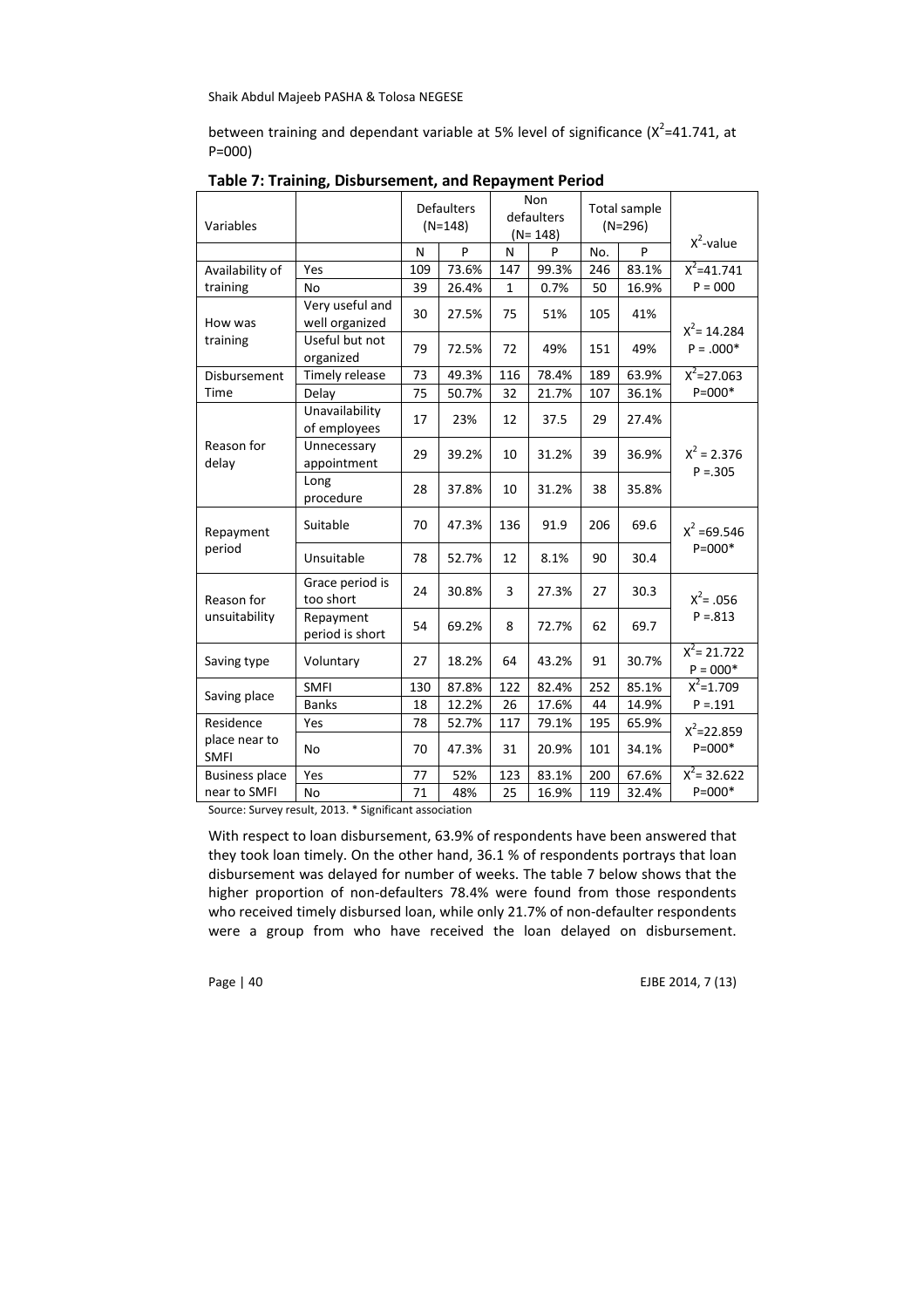According to respondents, this delay of disbursement was due to the absence of loan officers and managers on the work time 27.4%, unnecessary appointment 36.9%, and taking long procedure to finish precondition to deliver loan service 35.8%. The chi-square result also shows the presence of strong and significant association between disbursement and dependant variable at 5% significance level  $(X^2=27.063, \text{ at } P=000).$ 

In regard to suitability of repayment period, 69.6% of respondents indicated that the loan repayment period was suitable; on the other hand 30.4% of other respondents revealed it was not. Based on findings, more defaulters' number (78%) of respondents was found in the group that replied period was not suitable, while large numbers of non-defaulters (91.9%) were those who reported period was suitable. For the 30.4% respondents who disagreed on suitability of period; the main reason was the shortness of grace and repayment period. The chi-square result also shows the presence of strong and significant association between repayment period and dependant variable at 5% significant level( $x^2$  = 69.546, at P=000) (table 7).

As per saving services, all the SMFI's service users are required to save compulsory saving as mandatory since it seen as collateral. However out of total respondents 91(30.7%) said that they have voluntary saving account in plus to compulsory saving, and on other hand from total respondents 44(14.9%) of them reported that they save their money in the other formal banks. This indicates the voluntary saving among the sample clients was not sufficient. This may be because of the low awareness of clients. Out of voluntary savers respondents 64(70.3%) of them are non-defaulters. Therefore, the voluntary saving has positive implication on repayment rate disclosed by table7.

As table 7 shows most of respondents' residence and business place were near to lending institution office in 65.9% and 67.6% respectively. These enable loan officers to make continuous supervision as well as advisory visits on the way of borrowers' loan usage and loan repayment.

#### **4.1.4. Loan characteristics based on continues variables**

The average business experience of the respondents was 2.04 years with the standard deviation of 1.414. The mean business experience of defaulters was 1.80 with the standard deviation of 1.375, while that of non-defaulters was 2.28 with the standard deviation of 1.414. From the t-test, 2-tailed is less than 0.05. This means that there was a significant difference between defaulters and nondefaulters groups in terms of business experience at 5% significance level (Table 8). This implies that having the more business experiences enhances the probability to repay loan more than having less business experience.

On an average, respondents obtained the loan credits for 2.84 rounds with the standard deviation of 1.405. It was found that defaulters had credit 1.95 rounds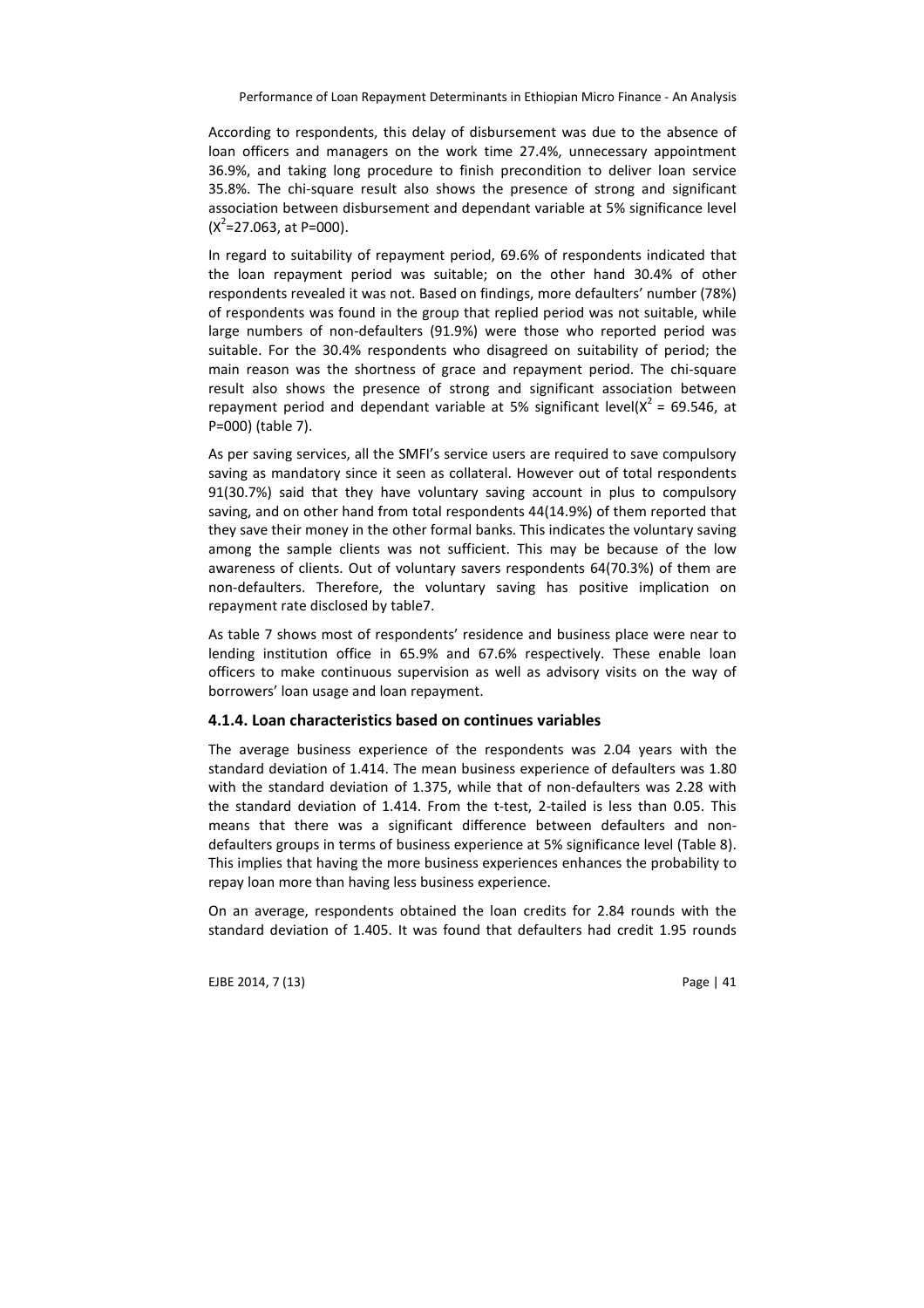while non-defaulters had 3.62 rounds with a standard deviation of 0.994 and 1.241 respectively. Moreover, the mean difference between defaulters and nondefaulters was statistically significant at 5 % level (table 8). This implies that if client borrow loan for the number of rounds, then they aware obligation and responsibility on loan usage as well as repayment more than those who are the first time borrowers.

With respect to supervision and advisory visits of borrowers, on average the sample respondents have got 3.19 times supervision and visit services. The mean supervision of defaulters was 2.24 times with the standard deviation of 1.351 and that of defaulters was supervised 3.67 times with the standard deviation of 1.002. The significance value is 000 (which is less than 0.05). Therefore there is a significant statistical difference between defaulters and non-defaulters in these averages, at 5% significance level (Table 8). This indicates that the continuous follow up of borrowers reminds them to pay attention toward their business and enables to increase their perception of responsibility toward loan repayment.

| <b>Defaulters</b><br>(148) |        | Non-defaulters<br>$(N=1480)$ |                                                           |      |        |                           |
|----------------------------|--------|------------------------------|-----------------------------------------------------------|------|--------|---------------------------|
| Mean                       | St.dev | Mean                         | St.dev                                                    | Mean | St.dev | t-test                    |
| 1.80                       | 1.375  | 2.28                         | 1.414                                                     | 2.04 | 1.414  | $-3.000$                  |
| 1.95                       | .994   | 3.62                         | 1.241                                                     | 2.84 | 1.405  | $-11.644$                 |
| 1.351<br>2.24              |        | 3.67                         | 1.002                                                     | 3.19 | 1.313  | $-7.367$                  |
|                            |        |                              | Cattlett Crimins and the OO10 * Clasification of FOL land |      |        | Total sample<br>$(N=296)$ |

**Table 8: Summary of continuous variables** 

Source: Survey result, 2013. \* Significance at 5% level.

#### **4.1.5. Business Related Characteristics**

Respondents were found to engage in various business activities. For this study purpose the most important businesses are categorized in to two parts namely agricultural type businesses(cattle fattening and selling, and selling of coffee, chat, grain, and other staple crops) and non-agricultural type businesses (shop and kiosk, handcrafts, small restaurant and cafeteria, and service providing like beauty salon, barbering).

With respect to the purpose for which loan was taken, 40.5% of sample respondents took the loan to engage in agricultural type business in rural areas, whereas, another activity for which most of the borrowers took loan was nonagricultural type businesses, 59.5%.

In table 9, the survey result shows that the proportions of defaulters were 56.1% and 43.9% for agricultural and non-agricultural businesses respectively.

On another hand, 75% of the respondents, those who engaged in non agricultural type businesses, have repaid their loan better than those who were engaged in agricultural type businesses, 25%. In generally the survey result indicates that respondents who engaged in non-agricultural types of business was found that

Page | 42 EJBE 2014, 7 (13)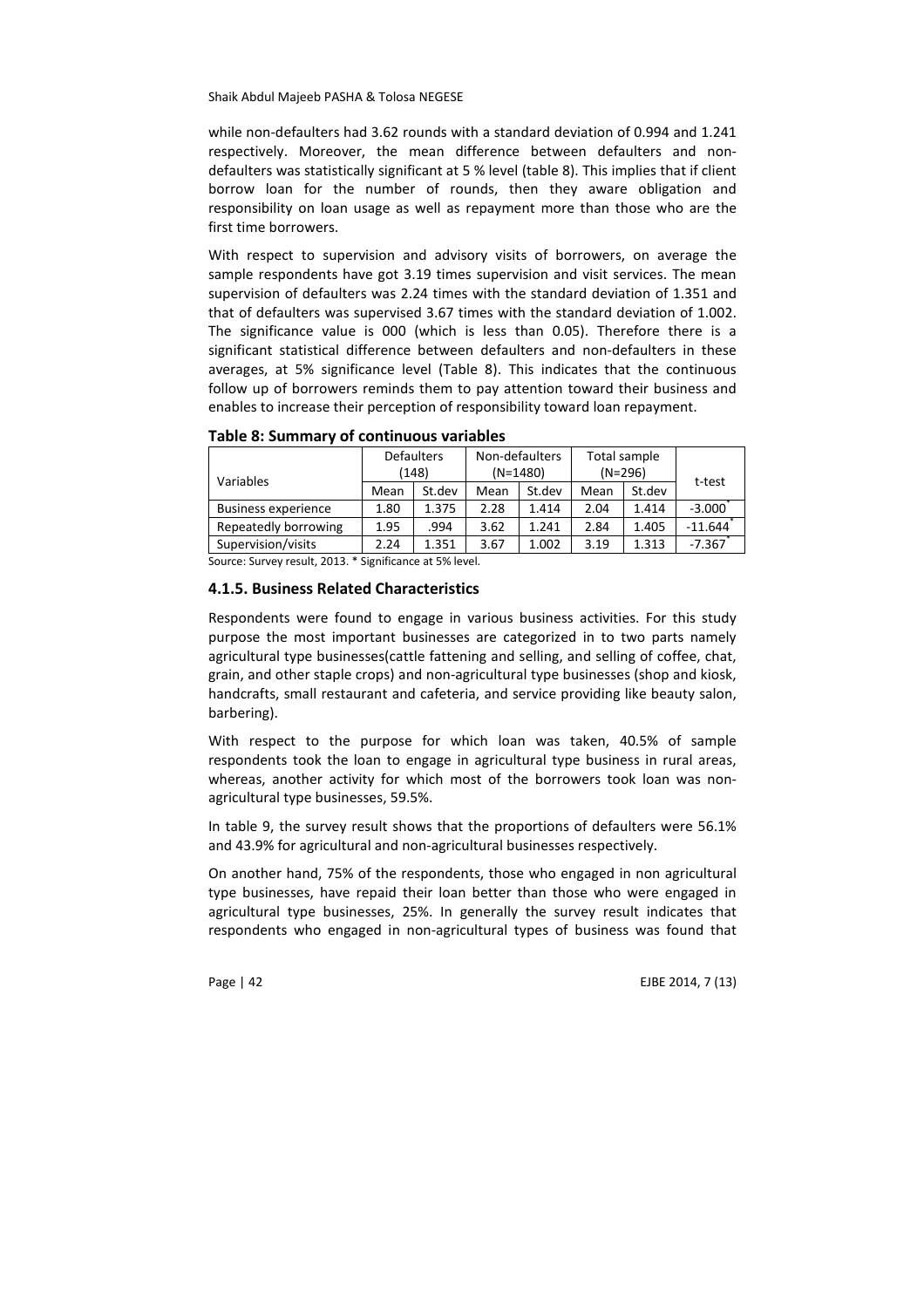they had better loan repayment performance than respondents who were engaged in the agricultural types of businesses. This indicates that the type of business may have some implications on the loan repayment performance.

|                                    | <b>Defaulters</b> |           |     | Non defaulters |     | Total sample |
|------------------------------------|-------------------|-----------|-----|----------------|-----|--------------|
|                                    |                   | $(N=148)$ |     | $(N=148)$      |     | (N=296)      |
| <b>Business types</b>              | N                 | P         | N   | P              | N   | P            |
| Cattle fattening and selling       | 54                | 36.5%     | 21  | 14.2%          | 75  | 25.3%        |
| Selling of coffee, chat, grain and | 29                | 19.6%     | 16  | 10.8%          | 45  | 15.2%        |
| other staple crops                 |                   |           |     |                |     |              |
| Shop and kiosk                     | 18                | 12.2%     | 38  | 25.7%          | 56  | 18.9%        |
| <b>Handcrafts</b>                  | 23                | 15.5%     | 26  | 17.6%          | 49  | 16.6%        |
| Small restaurant and cafeteria     | 12                | 8.1%      | 32  | 21.6%          | 44  | 14.9%        |
| Service providing                  | 12                | 8.1%      | 15  | 10.1%          | 27  | 9.1%         |
| Total                              | 148               | 100%      | 148 | 100%           | 296 | 100%         |

**Table 9: Business types of defaulters and non defaulters** 

Source: survey result, 2013

 $N =$  number of respondents  $P =$  percentage of respondents

#### **4.1.6. Business Specific Characteristics (Discrete Variables)**

In terms of business research, almost all respondents did not conduct formal marketing research before their engagement in certain businesses. As the survey result shows that the reasons for not conducting market research were: some of them had business experience from their pre-existing businesses before already starting new business53.4%, had knowledge from their friends' businesses 34.5%, and uses different mass media sources like television and radio 12.2% (table 10).

Table 10, which was constructed from survey data, reveals that almost 43.9% of defaulters' business was successful while 81.1% of non-defaulters business was successful. However due to many reasons defaulters are not willing to repay their loan. According to defaulters, their plan to pay their loan was borrowing other sources of credit 4.6%, selling their assets 45.5%, from their income sources 17.4%, and 32.1% of respondents replied that they have no any sources to pay the loan.

| Variables       |                   | <b>Defaulters</b><br>$(N = 148)$ |       | <b>Non</b><br>defaulters<br>$(N = 148)$ |       | Total sample<br>$(N = 296)$ |       | $X^2$ -Value   |
|-----------------|-------------------|----------------------------------|-------|-----------------------------------------|-------|-----------------------------|-------|----------------|
|                 |                   | N                                | P     | N                                       | P     | N                           | P     |                |
| <b>Business</b> | Own experience    | 56                               | 37.8% | 102                                     | 68.9% | 158                         | 53.4% | $X^2 = 4.131$  |
| l information   | Friends' business | 81                               | 54.7% | 21                                      | 14.2% | 102                         | 34.5% | $P = 000*$     |
|                 | Mass media        | 11                               | 7.4%  | 25                                      | 16.9% | 36                          | 12.2% |                |
| <b>Business</b> | Yes               | 65                               | 43.9% | 120                                     | 81.1% | 185                         | 62.5% | $X^2 = 43.604$ |
| successful      | No                | 83                               | 56.1% | 28                                      | 18.9% | 111                         | 37.5% | $P = 000*$     |
|                 | .                 |                                  |       |                                         |       |                             |       |                |

**Table 10: Business Information and Its Successfulness** 

Source: survey result, 2013. \*Significance at 5% level. N=number of respondents, P=percentage of respondents.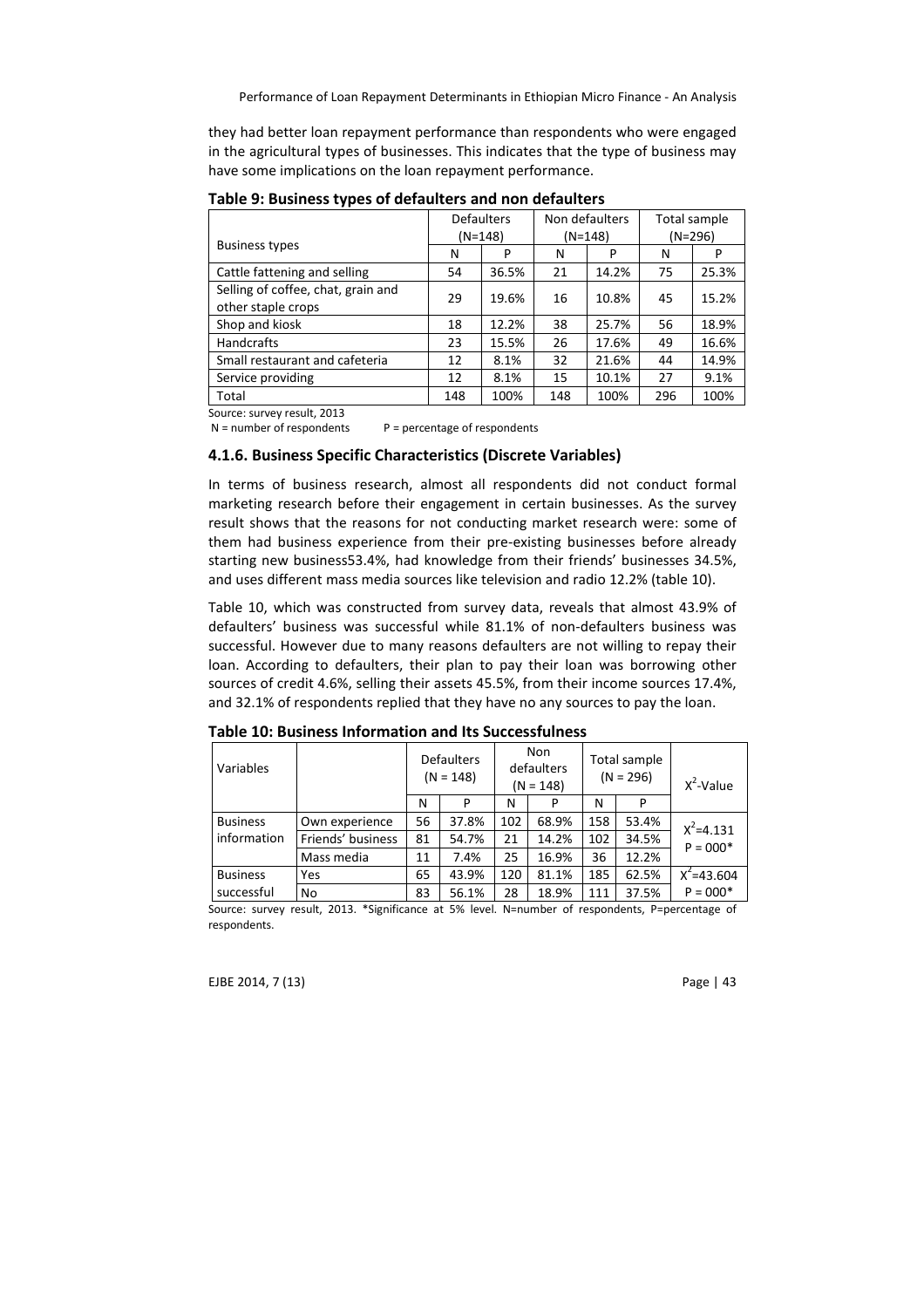According to loan repayment status of respondents, it was found that 34.8% of non-defaulters had fully repaid on maturity time, and only 4.5% of them paid it fully but too late. The fully repayment of loan enables non-defaulters to gate the advantages of next higher loan 13%, having good relationship with the lending institution 13%, keeping their socially status in the society 7.2%, realizing their freedom from any penalty 6.1%.

Whereas, according to defaulters group, 30.3% of respondents had paid loan partially on maturity period and 9% of the same group had paid too late.

As elaborated above topics, the SMFI have been giving micro loan to rural and urban poor to engage in various business activities through different terms of loan. However, some borrowers (defaulters) have been challenging the institution's loan collection performance.

### **4.2. Challenges and Problems of Institution**

## **4.2.1. Internal Challenges**

- Lack of adequate loan or equity capital to increase loan able fund.
- Management information problem/ system constraint.
- The presence of highly experienced employees' turn over to other governmental and non-governmental organizations.

#### **4.2.2. External Challenges**

Omo Micro Financing Institution(OMFI) is one that is highly competing in the same area of institution. In addition, the other source of competition rises from local cooperatives and some traditional associations like Ikub, in relation to saving mobilization.

## **4.3. Determinants of Borrowers' Loan Repayment Performance in SMFI**

The result of binary logistic model on determinants of loan repayment performance of borrowers is presented in table 11. A total of 14 explanatory variables were considered in the econometric model. Out of which *nine variables* were found to be significant. These were age, education, time laps between loan application and disbursement, loan size, loan diversion, repayment period, number of dependants, training, and supervision. The coefficients of these all significant variables were negative except education level and time laps between loan application and disbursement.

On the other hand, *five variables* were found insignificant on dependent variable namely family size of respondents, repeatedly borrowing, business experience, agricultural type business, and non-agricultural type business. Overall, the binary logistic model successfully predicted factors contributing to 89.9% of micro credit loan repayment problem among SMFI.

Page | 44 EJBE 2014, 7 (13)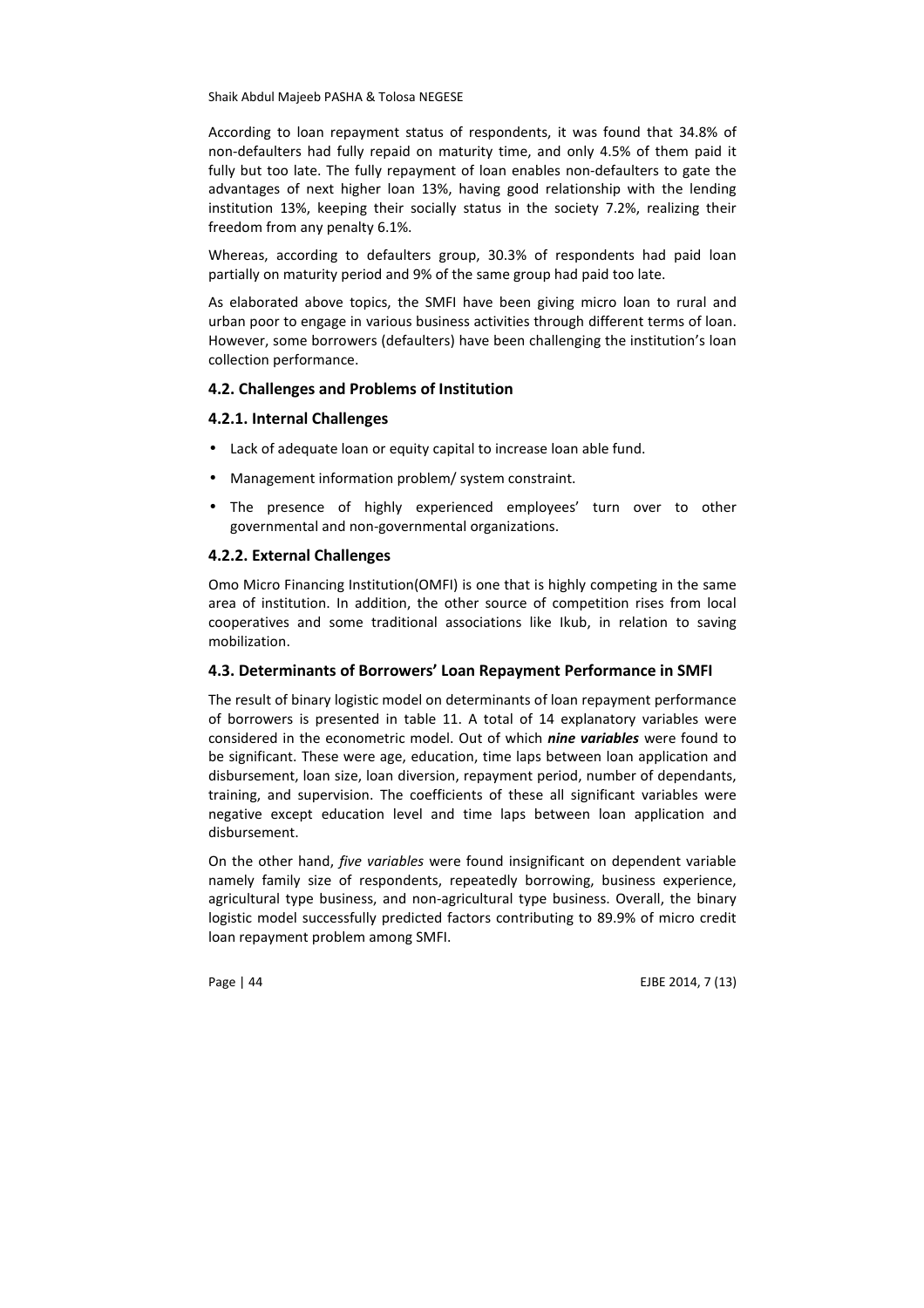- **1. Age of respondents**: the age variable was negatively and significantly influencing loan repayment at 1% significant level. If the other variables held constant, a unit increase in the respondents' age decreases the probability of being defaulter by.055 (table 11). This implies that through time aged respondents acquire experience in business, became settled and accumulate more wealth than youngsters.
- **2. Education level**: the education level was positively and significantly influencing loan repayment at 1% significance level. An increase in one year schooling increases the probability of the loan repayment rate by 4.939, ceteris paribus. This figure revels that the borrowers whose educational level increased have the probability of increasing the loan repayment performance four times more than the borrowers who have lesser education level/ illiterates (table 11). This suggests that more educated borrower may have access to business information.
- **3. Time laps between loan application and disbursement:** This variable was positively and significantly influencing borrowers' loan repayment performance. It became significant predictor of borrowers' loan repayment performance at 5% significance level. As indicated table 11, timely disbursement of loan increases the borrowers' loan repayment probability by 3.369 (table 11). Therefore, these positive preconditions enable borrowers to enhance loan repayment performance better.
- **4. Loan size:** this variable also was found to influence borrowers' loan repayment performance negatively and significantly at 1% significance level. Keeping the other factors constant, having sufficient loan size and operating business with adequate amount of capital decreases the probability of being defaulter by 0.165 (table 11).
- **5. Loan diversion:** this variable was found to influence negatively and significantly the borrowers' loan repayment performance at 1% significance level. An application of entire loan for intended and productive business lessens the probability of defaulting by 0.084 (table 11).
- **6. Repayment period:** this variable was found to influence negatively and significantly the borrowers' loan repayment rate at 1% significance level. The arrangements of suitable loan repayment period for borrowers decrease the chance of being defaulter by 11.4% (table 11).
- **7. Number of dependants within and out household:** This variable was found to determine negatively and significantly borrowers' loan repayment performance at 1% significance level. If other variables held constant, having non-dependants or lower number of dependants' decreases the probability of defaulting by the 15.8%.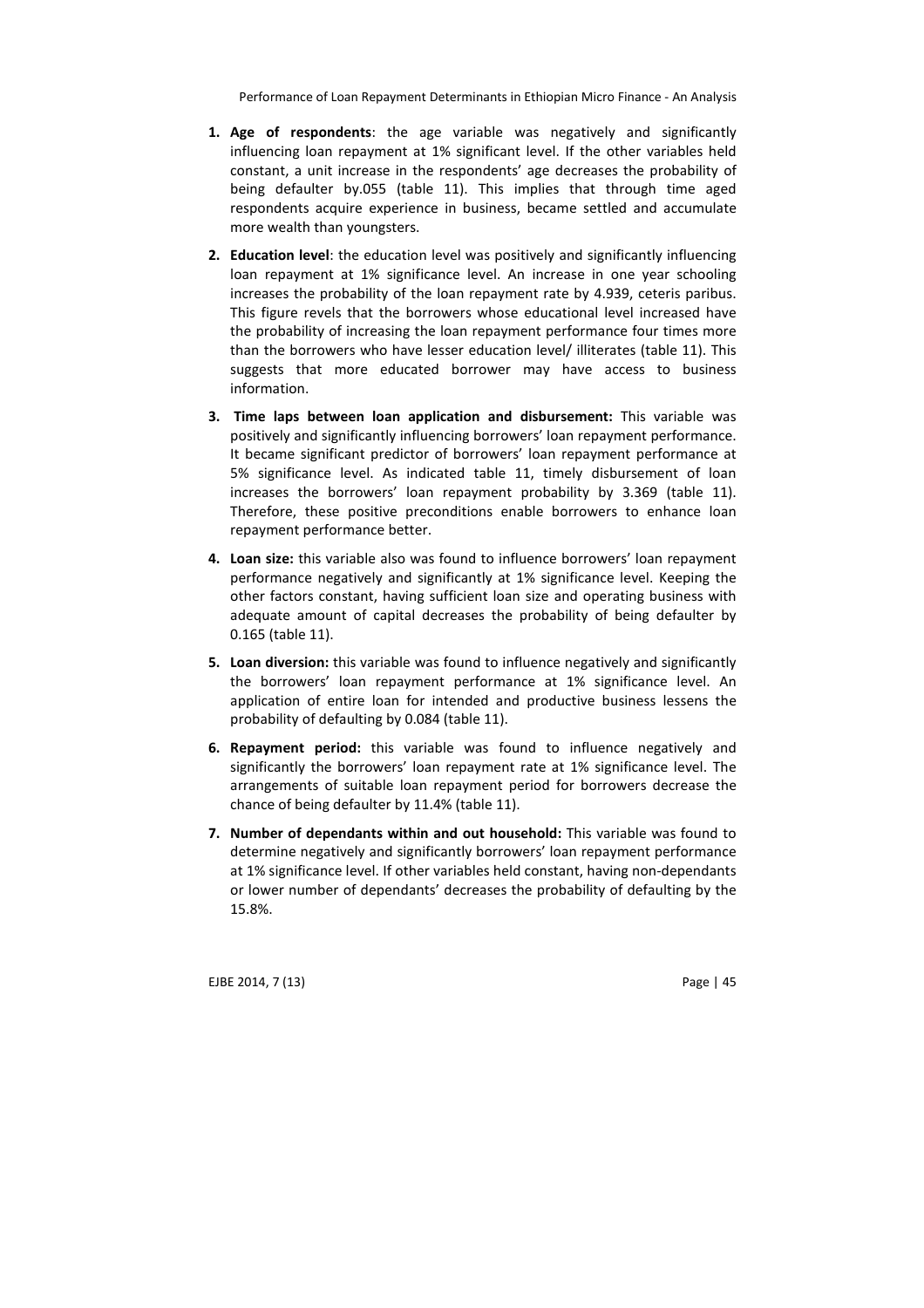- **8. Training**: this variable was also found to influence negatively and significantly the borrowers' loan repayment performance at 1% significance level. If other variables holds constant, the delivering of well organized and sufficient training properly for borrowers lessen the probability of being defaulter by 0.016.
- **9. Supervision and advisory visits:** this variable was to have negative and significant association with the dependant variable. It is significant predictor loan repayment performance at 1% significance level. If other variables held constant, continuous follow up and visit of respondents reduces their probability of being defaulter by 0.102.

### **Table 11: Results of Binary Logistic Model**

| Independent variables                                        | B        | SE    | Sig. | Exp(B) |
|--------------------------------------------------------------|----------|-------|------|--------|
| 1. Age of the respondents                                    | $-2.892$ | .685  | 000  | .055   |
| 2. Education level of the respondents                        | 1.597    | .572  | .005 | 4.939  |
| 3. Family size in the household                              | $-.791$  | .611  | .195 | .453   |
| 4. Time laps between loan application<br>and<br>disbursement | 1.215    | .497  | .015 | 3.369  |
| 5. Repeatedly borrowing                                      | $-.690$  | .698  | .323 | .502   |
| 6 Loan size                                                  | $-1.799$ | .501  | 000  | .165   |
| 7. Loan diversion                                            | $-2.474$ | .638  | 000  | .084   |
| 8. Business types (Agri. Type and Non-Agri. type)            | $-.474$  | .601  | .430 | .623   |
| 9. Business experience                                       | .826     | .576  | .151 | 2.285  |
| 10. Repayment period                                         | $-2.172$ | .521  | 000  | .114   |
| 11. Number of dependants                                     | $-1.846$ | .665  | .005 | .158   |
| 12. Training                                                 | -4.161   | 1.182 | 000  | .016   |
| 13. Supervision and advisory visits                          | $-2.286$ | .609  | 000  | .102   |

Source: Survey result, 2013. B=regression coefficient, Exp (B) = odds ratio

Overall, correct prediction = 89.9% Sig. = significance S.E = standard error

-2 Loglikelihood = 140.640 Cox & Snell R Square = .598

### **5. Summary, Conclusion and Recommendation**

#### **5.1. Summary**

Micro financing institution services is very useful to enhance people's livelihood providing credit for those poor. For micro financing institution achieving highest loan repayment performance enables to accomplish this mission for expanding and delivering quality services to the poor without suffering financial shortages. The poor loan repayment performance undermines the financial position of MFI, which further hiders the cyclical flow of funds between institution and borrowers. The financial data of SMFI indicates that the defaulting rate of institution has been shown the decreasing rate since 2009 to 2012. However in the year of 2013 the defaulting rate becomes again increased.

Page | 46 EJBE 2014, 7 (13)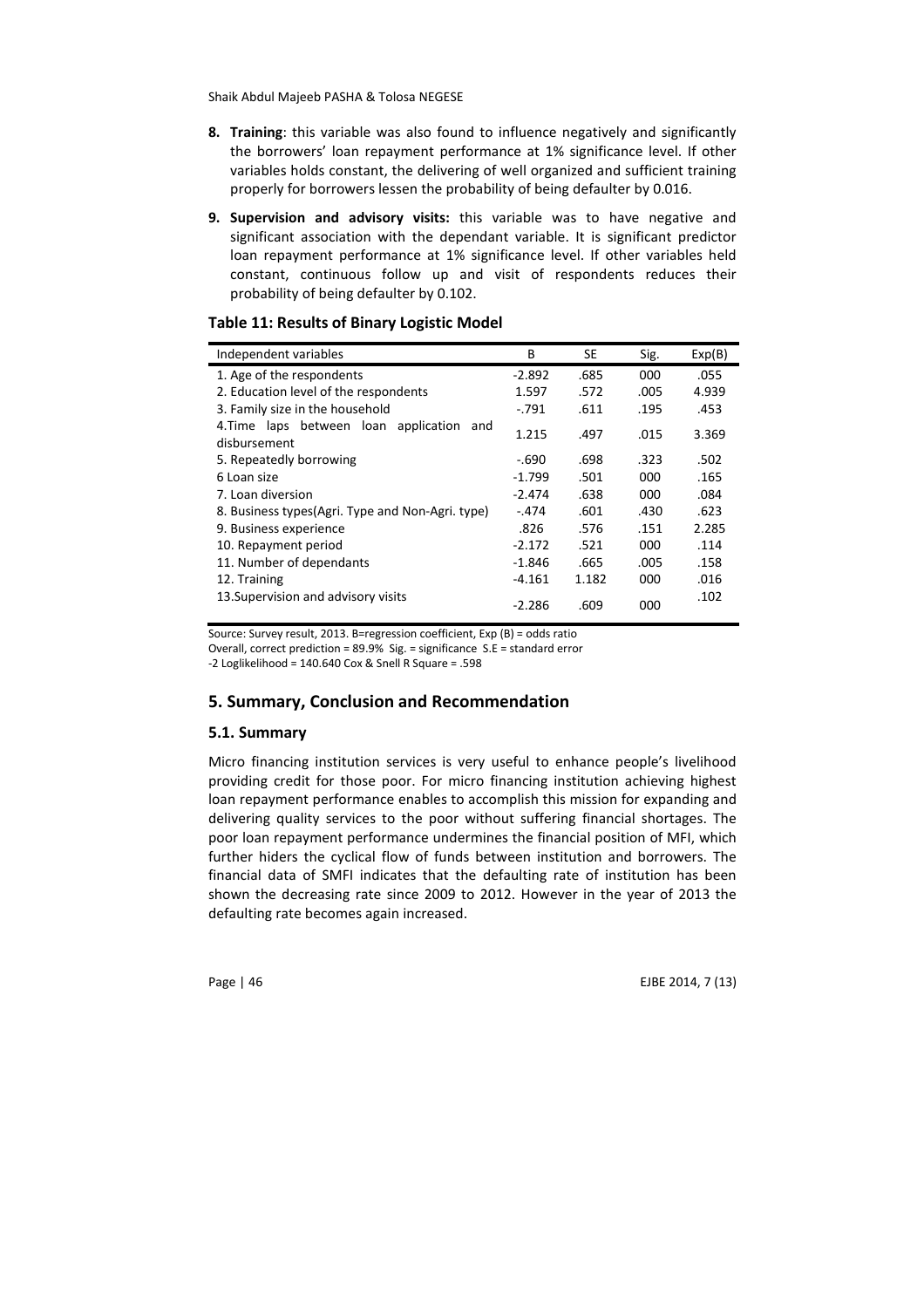Therefore, this study was intended to identify and analyze determinant factors which affect borrowers' loan repayment performance in SMFI. For data analysis purpose both descriptive statistics and binary logistic model were employed.

The descriptive statistics findings shows that there were significant association between dependant variable with respect to education level, loan diversion, loan size, training, time laps between loan application and disbursement, repayment period and all business types. Researcher found the significance difference between defaulters with respect to age, family size, and number of dependants, business experience, repeatedly borrowing, and supervision. On the other hand, fourteen explanatory variables were entered in to binary logistic model and out of which nine variables were found significant to determine loan repayment performance of borrowers except family size, business experience, repeatedly borrowing, agricultural types businesses, and non-agricultural types businesses.

The descriptive statistics result shows that the percentages of defaulter respondents decrease from youngsters group to elders group. Proportion of defaulting group was higher in respondents who were illiterate and obtained elementary school level, whereas, the percentages of non-defaulters increases as their level of education increases.

Similarly for about 69.6% of respondents' loan repayment period was found suitable. Further, almost 83.1% of respondents have got training services. However, the majority of respondents commented the quality of training was useful but not organized.

The sample respondents were engaged in different types of businesses both in urban and rural areas. The highest proportion of defaulters respondents were found in the agri-based business. Whereas, better repayment performance had shown, who engaged in the businesses of provision shop, handcrafts, small restaurant and service providing.

About 43.9% of defaulters' businesses were successful and they could able to pay. However, due to other reasons they were not willing to pay. The remaining defaulters were unable to pay due to business failure.

#### **5.2. Conclusion and Recommendation**

The finding of this study revealed that the age of respondents negatively and significantly determines the loan repayment performance of borrowers. This indicates that the elder respondents have better repayment performance than youngsters. And the elders were more responsible to repay loan than youngsters. The researcher not recommends excluding youngsters. However, the care must be taken when starting from applicants' screening to through repayment periods, the special attention for follow up and supervision is necessary.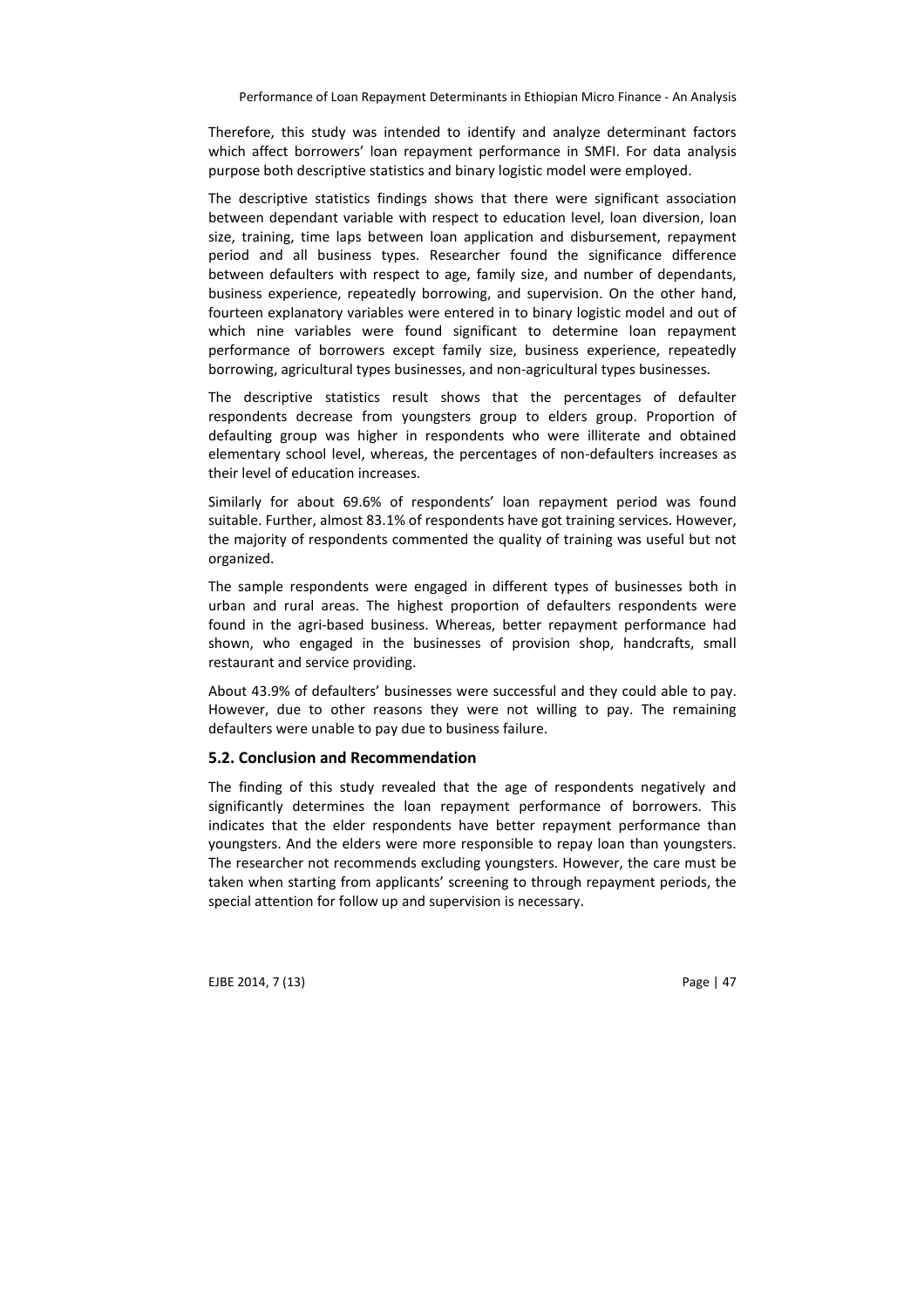The education level determines loan repayment positively and significantly. The borrowers who attained higher education level able to pay better than the borrowers who were in lower level schooling and/or illiterates. Therefore, institution should motivate educated people and also easy to provide training.

Time lag between loan application and disbursement should be reduced to increase repayment rate. The complicated loan processing procedures, which might lead to delay in disbursement, further, it will increase default rate.

The supervision made by the loan officers and borrowers ratio should be reduced and it leads to increase follow-up services. However, it is recommended that institution should compute thoroughly the borrowers' business proposal loan size before approving and sanctioning.

Borrowers who have small number of or no dependants in the household perform better in loan repayment. The borrowers who support large number of dependants also perform well with proper supervision.

Loan diversion was also found as essential and significant determinant of loan repayment rate negatively. This means, diverting loan into non-income generating activities increases default rate. Therefore, it is recommended that the institution should give attention to continuous follow-up on proper loan utilization.

Repayment period is also found to be a significant determinant of loan repayment performance of borrowers. Suitability of loan repayment period for borrowers was found to significantly increase the probability of repaying loan. Therefore, the institution has to give enough time to clients so that they will be able to work with the loans they have borrowed and arrange the time to collect loan that will be suitable for them to sell their business output.

Finally, this study has focused on certain variables related to determinants of loan repayment performance of borrowers. However, loan repayment performance on behalf of institution was not investigated. Thus, further researches can conduct on this issue to breach the gap in this area.

#### **References**

Abreham (2002) "Loan repayment and its Determinants in Small-Scale Enterprises Financing in Ethiopia: Case of private borrowers Around Zeway Area", AAU.

Acquah H.D. and Addo J. (2011), "Determinants of loan repayment performance of fishermen: Empirical evidence from Ghana." Department of agricultural economics and extension, University of Cape Coast, Ghana Vol. XLIV , No. 4 (148).

Addisu M.(2006) "Micro-finance Repayment Problems in the Informal Sector in Addis Ababa." Ethiopian Journal of Business & Development Volume 1 Number 2.

Bayeh A.K. (2012) "Financial Sustainability of Microfinance Institutions (MFIs) in Ethiopia." European Journal of Business and Management Vol 4, No.15.

Page | 48 EJBE 2014, 7 (13)